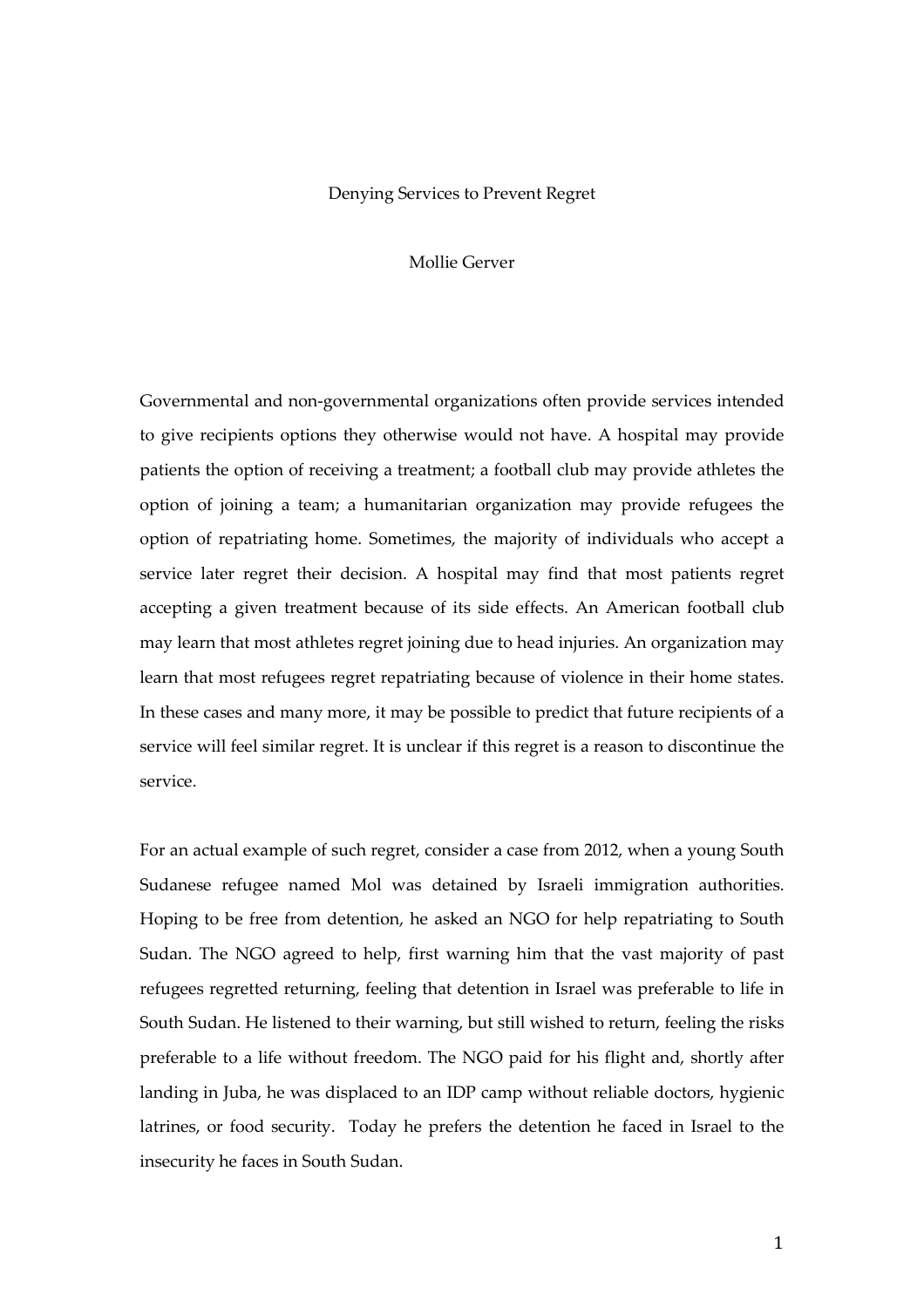Should the NGO have helped Mol repatriate, knowing his regret was likely? More generally, is future regret a reason to deny a service?

When I write 'reason' I refer to a fact that gives Agent A a normative pro tanto reason to deny a service to Agent B. When I write 'service' I refer mainly to an irreversible service provided by A to B involving resources, actions, or opportunities, and when I write 'Agent A' I refer to an agent striving to ensure individuals have a broader range of options. Some options needn't improve welfare. When NGOs help refugees repatriate, they often provide all refugees the option of repatriating, rather than selecting those who would most benefit from returning to their countries of origin.

If governments and NGOs are providing services to enhance options, we might suppose they should provide these services regardless of future regret. If they warn recipients of the risks of accepting their services – including the risks of future regret – then recipients are giving their informed consent, and their consent ought to be respected.

In this article I reject this claim: There is a good reason to deny a service to prevent regret even if the purpose of providing a service is to enhance a recipient's range of options.

In defending this claim, I have a certain type of regret in mind. Regret, as I define it, is the feeling that one no longer endorses one's earlier choice because one feels the outcome of this choice is less preferable than what would have occurred had one chosen otherwise. We can predict such regret as likely when the vast majority of past recipients of a service regret their choice, and there is reason to believe this regret will likely arise in the future.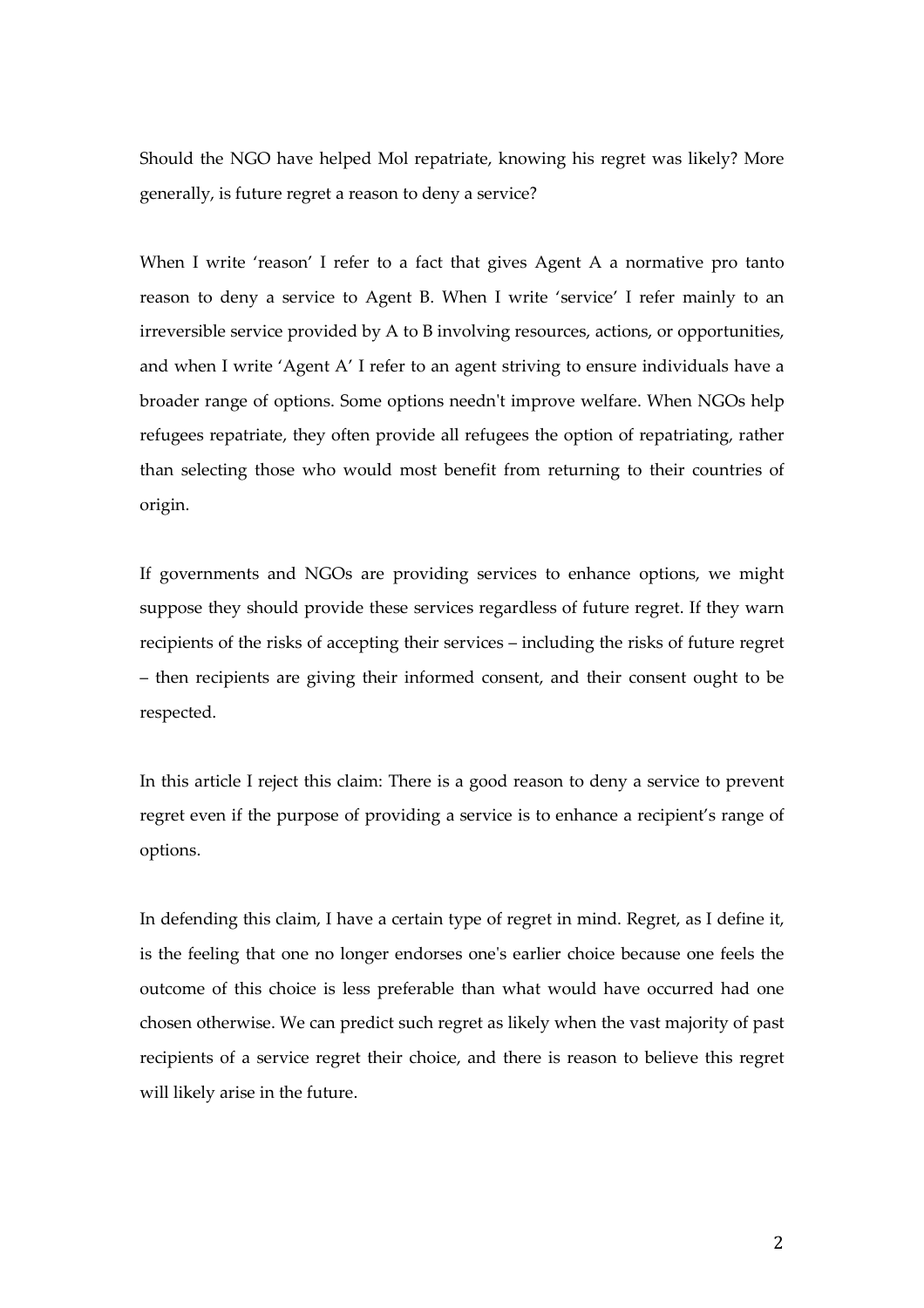In the following Section 1 I defend the importance of regret by appealing to the importance of preference-fulfillment: we have reason to help individuals fulfill their preferences and, if an individual will be unable to fulfill their preferences later as a result of a service now, we have reason to deny the service now. I respond to the objection that, when denying someone a service they will likely regret, this is justified for reasons other than regret: Mol would likely be displaced had he returned, and this was reason enough to deny him repatriation. I demonstrate that we often have reason to deny a service to prevent regret itself, even when the regret is a response to reductions in welfare, freedom, or security.

In Section 2 I argue that, though there is one reason to deny a service to prevent regret, this reason is not always weighty. Its weightiness depends on whether certain properties are present. One important property is the extent that the regret is allthings-considered. Such regret arises when an individual feels that the best life she can live from a service is worse than the worst life she could have lived had she rejected the service. Another relevant property is the extent that an individual is accepting an epistemically transformative service, where she cannot understand the nature of service until it has already been accepted.

Before I begin, some clarifications are in order. When discussing services that individuals will likely regret, I limit my analysis to cases where individuals experience no coercion from the service provider, and are informed about the risks from the service provider. I put aside cases of forced interventions to prevent future regret, or regret arising from misinformation. Recipients, in all of my examples, are warned of the risks, including the risks of regretting their choices.

Why would an individual make a choice they know they will likely regret? One reason is that the potential pay-offs are substantial, as with the lottery. Another reason is that recipients cannot quite imagine what it would feel like experiencing this regret, and so take the plunge, later wishing they had not. Individuals may also accept services that take an extended amount of time such that, for every day that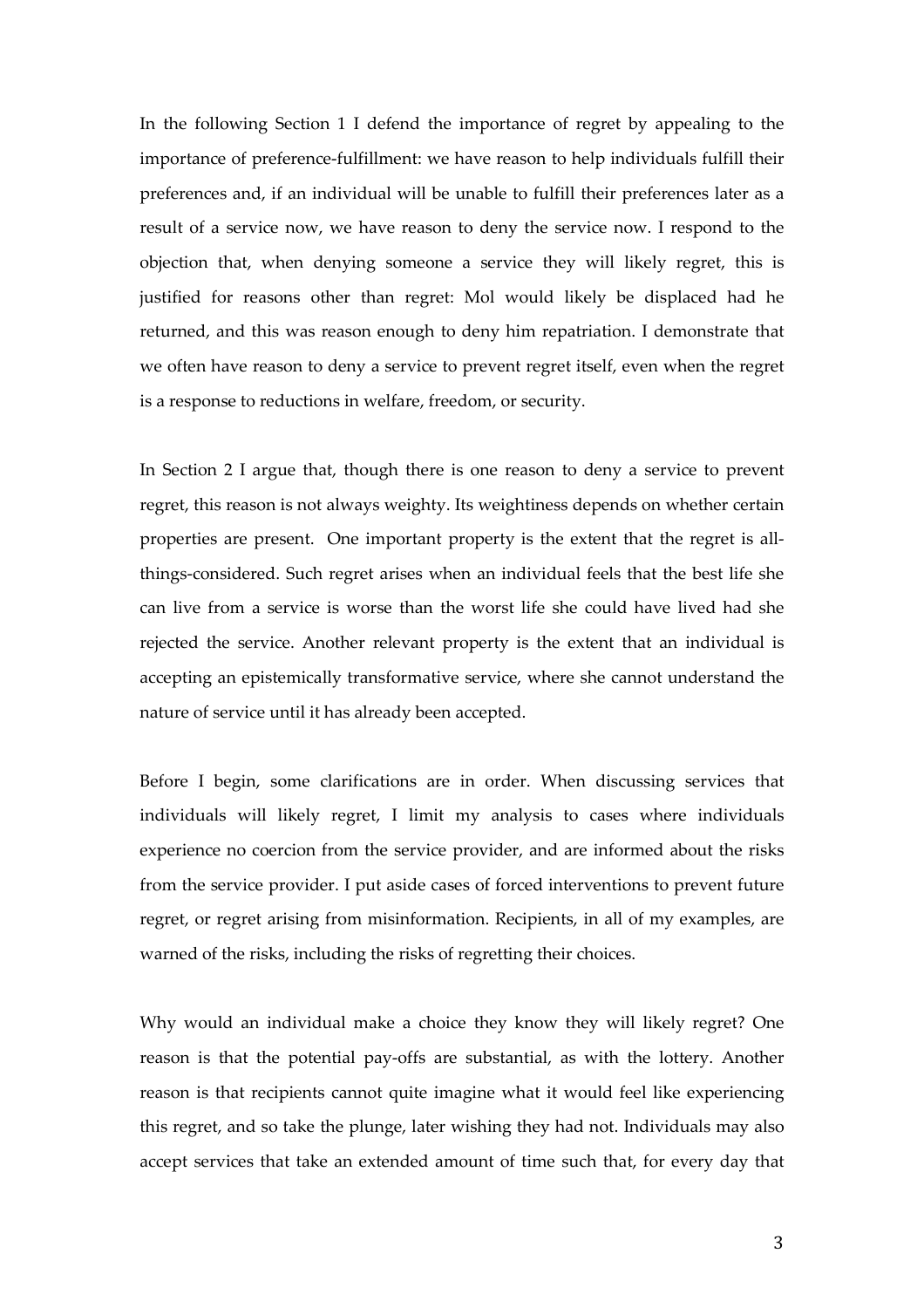lapses, accepting the service is rational and regret unlikely. I might accept a box of chocolates everyday, because one box on one day will have minimal harm, and give me joy as I bite into each praline, until I later suffer from health complications, regretting my accumulative decisions. $^1$ 

Finally, a person may accept a service they know they will regret if, at the time they make a decision, they have certain preferences that give them reason to accept the service, even though they know their preferences will later change. I might accept tequila at 8:00pm, knowing I will regret it tomorrow, because as 8:00pm I prefer drinking tequila and regretting it tomorrow to not drinking tequila and feeling no regret tomorrow. Tomorrow, of course, I will feel differently. It is perhaps unclear if my accepting the tequila is rational, or whether feeling regret tomorrow is rational.<sup>2</sup> Regardless, we do make such decisions and feel such regret. It is unclear when others should deny us services to prevent this regret from transpiring.

As noted above, my focus is primarily on voluntary services. Though I focus on voluntary services, I assume that a recipient can give their voluntary consent even if coerced by a third party into their decision, so long as they are not coerced by the agent providing them the service. Mol was coerced by the Israeli government into repatriating, as the government would detain him if he stayed, but I assume his consent to repatriate was valid for the NGO, because the NGO was doing no coercing itself and he preferred repatriating to remaining.<sup>3</sup> He nonetheless also made a decision he would likely regret and it is not clear what the moral status of this regret was.

Some might suppose that, because Mol was choosing between two objectionable options, he did not truly regret his choice. He only regretted the state of affairs in Israel where he was forced to choose between detention and unsafe repatriation.

While it is true he regretted the state of affairs in Israel where he had only two choices, he also regretted the one choice he did make.<sup>4</sup> More generally, one can regret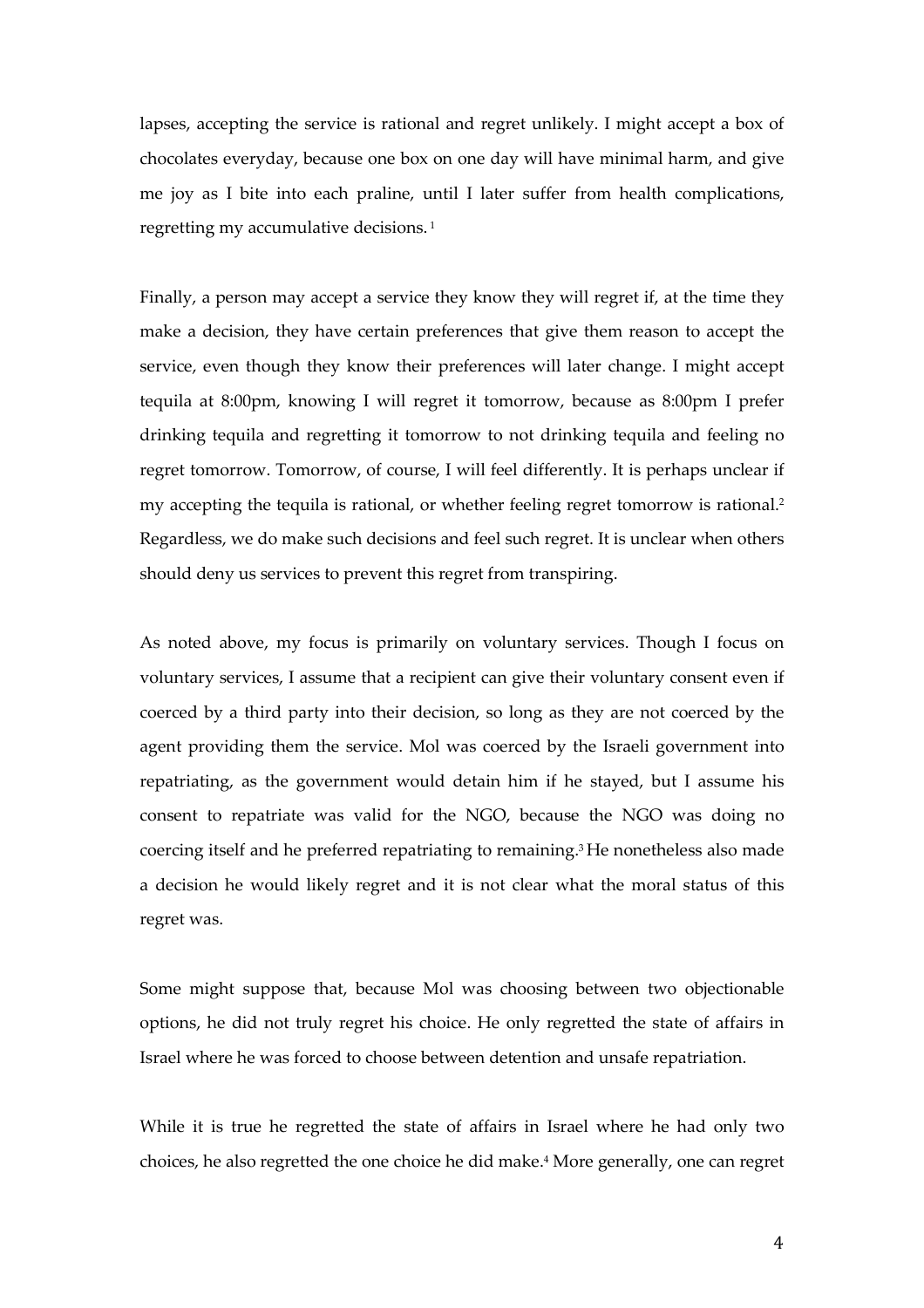a state of affairs and the choice made within this state of affairs. A patient diagnosed with cancer can later regret having had to choose between death and life-extending treatment, while still regretting accepting the life-extending treatment because of its painful side effects. This regret for a single choice is important: In many tragic or unjust scenarios, third parties must decide whether to offer an additional objectionable choice, likely to be regretted, or do nothing at all, constraining choices now.

## 1. Regret as a reason to deny a service

I propose the following claim: *If a service-provider can predict that an individual will regret accepting a service, and feel no or less regret if they reject the service, preventing regret is one reason to deny the service.*

My claim can be derived from two broad values. First, there is a general value, all else being equal, in helping individuals live lives they prefer living. If an individual will later regret their decision to accept a service, and this regret will extend into the remainder of their lives, then we can help them live the life they prefer by denying the service. It is true that future preferences are difficult to establish. But when predictions of future regret are strong, this future regret can provide one reason to deny the service, at times taking priority over current preferences.

There is a second value that underpins my general claim, related to control. In general, if a person lacks control over their past decisions, it is better that they are satisfied with their past decisions. Imagine that on October 1st I accept surgery for the afternoon of October 10<sup>th</sup>, and on the morning of the 10th I suffer from locked-in syndrome, unable to communicate whether I still wish to receive the surgery. If I still wish to receive the surgery, and do receive the surgery, it seems that no harm is done: I gave my consent on October 1st, and still prefer to have the surgery. In contrast, if I wake up on the  $10<sup>th</sup>$  and am locked-in, and change my mind about the surgery, it seems that a significant harm occurs as the surgeon inserts the scalpel into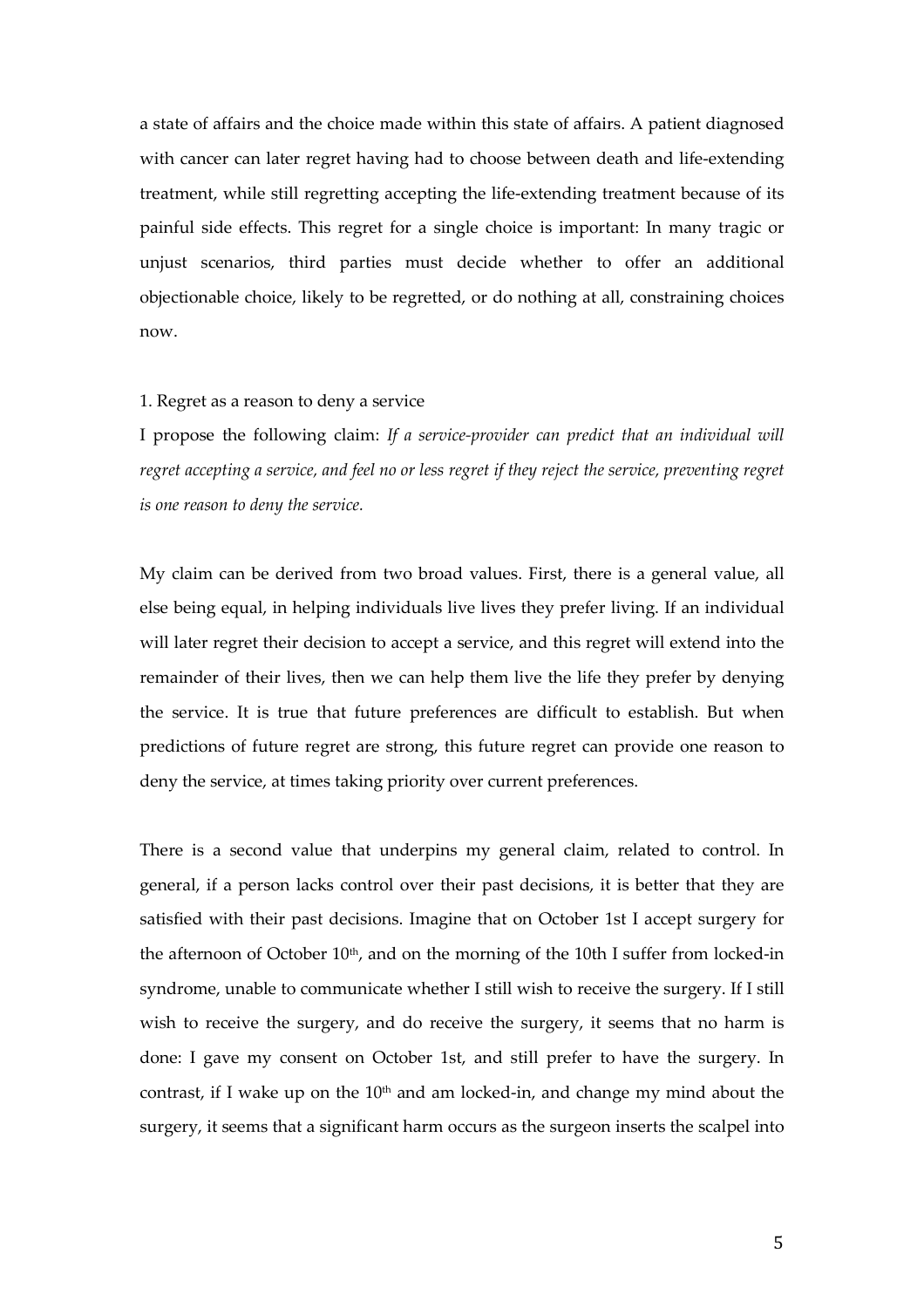my body. Lacking control when my preferences have changed is more disturbing than lacking control when my preferences have not.

When an individual makes an irreversible decision, they are not locked-in, but they do they lack control over this earlier decision, given that they cannot change the past. All else being equal, it is better if this person has not changed their mind about their past decision, given that they cannot control this past decision. If we know ahead of time that a person will likely change their mind about their past decision, and so regret their decision, we have one reason to deny them a service which makes this decision possible.

The above value I describe, related to control, may be derived from a broader value of autonomy. Autonomy is a contentious term, and some senses of the term are unrelated to regret, as when we claim someone's choice is autonomous if it results from preferences she endorses at the time the choice is made.<sup>5</sup> But there is another sense of autonomy, focusing not on individual choices but on one's life as a whole. One's life is autonomous if one feels a sense of ownership over this life. A person can feel ownership when their past choices fulfil preferences or commitments they hold today. 6 For this reason a patient can feel autonomous if she consents to surgery, is disappointed by the results, but still prefers these results to the alternative. In contrast, if her preferences change, she is not only disappointed or saddened by the life she must endure, but alienated from it, because she no longer identifies with the choice leading to this life.7 If we feel such alienation is morally undesirable, then we have reason to prevent it from arising.

If we have reason to deny services that lead to likely regret, we have a good reason to predict if regret is likely. One mechanism for predicting is to compare those who accept an intervention and those who do not. If the vast majority who accept an intervention regret their choice, but those who reject the intervention do not, and future potential recipients hold similar characteristics to past recipients, this is evidence that regret will be widespread amongst future recipients.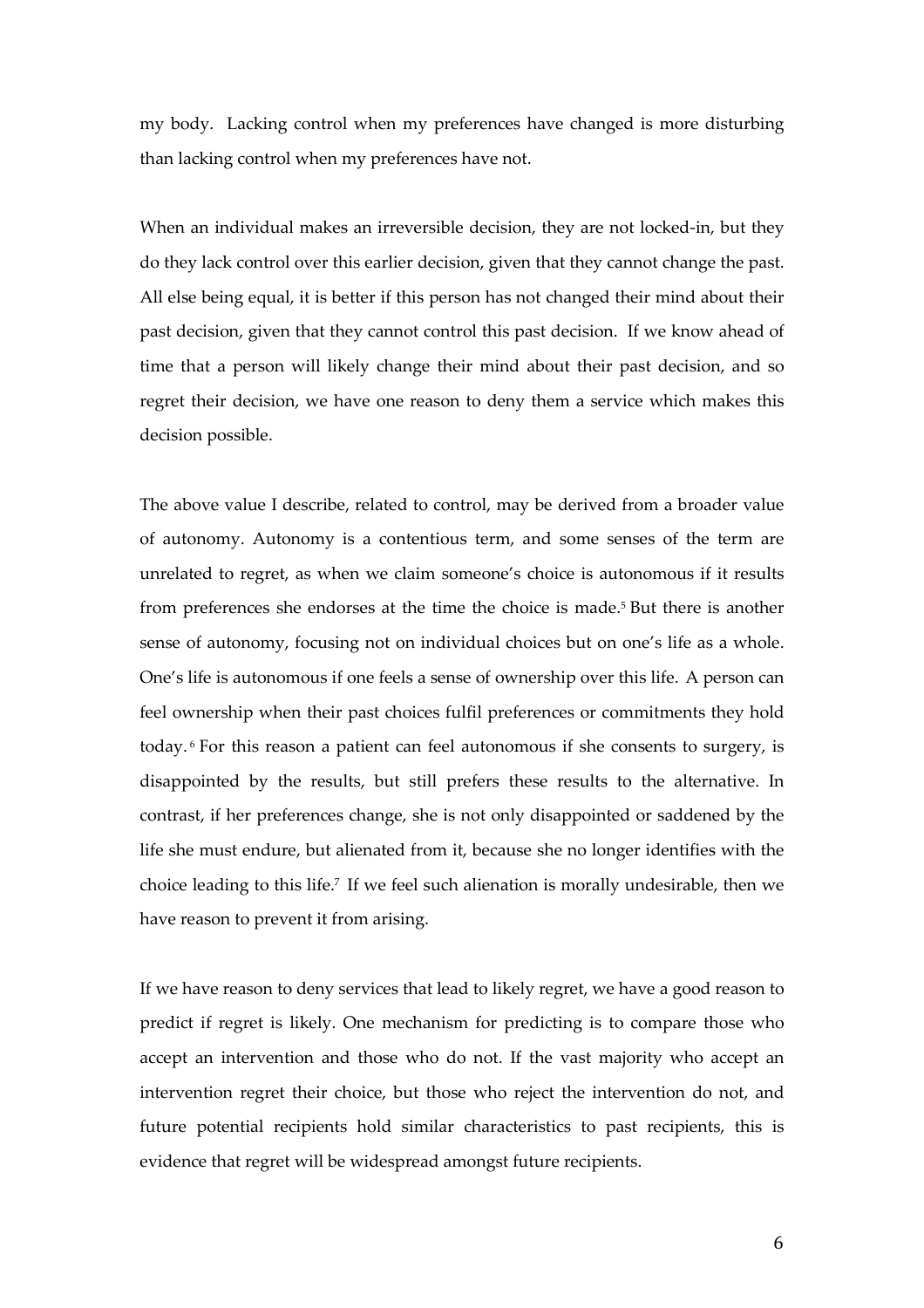Of course, this alone will not demonstrate that there is a causal relationship between the service and the regret. It may be that those accepting the service are more prone to feelings of regret for reasons unrelated to the service. It would therefore help to supplement this evidence with Random Control Trials (RCTs). Today, limited RCTs have tested the extent that patients are likely to feel regret after the first year of a medical intervention, 8 and more long-term RCTs might be administered. If the vast majority of patients who are randomly given treatment regret their decision to accept treatment, but those randomly denied treatment do not wish they had received this treatment, then this is strong evidence that the treatment contributes to regret, creating one reason to deny the treatment to future patients. Similarly, RCTs can also determine whether the majority in certain sub-groups regret their decision to accept a service, even if the majority of all recipients do not. We might learn, for example, that the majority of individuals who are younger than twenty-five and suffering from migraines regret a given medical intervention, even if the majority of all recipients do not. Under some conditions, we may be able to use this data to predict that future recipients who are under twenty-five and suffering from migraines are likely to feel similar regret.

The above claim is relatively modest. It does not establish when regret is a very weighty reason to deny a service, a question I shall address in the next section. The claim is merely that future regret is one reason to deny a service, to be weighed against countervailing considerations. This modest claim has nonetheless faced a number of objections.

#### 1.1 Other Reasons Objection

I first I call the *Other Reasons Objection*. In cases where a person feels regret, we might suppose they are feeling regret about some change in their life, whether it be a reduction in welfare, freedom, or happiness. It is these facts that give reasons to deny the service, with regret creating no additional reason.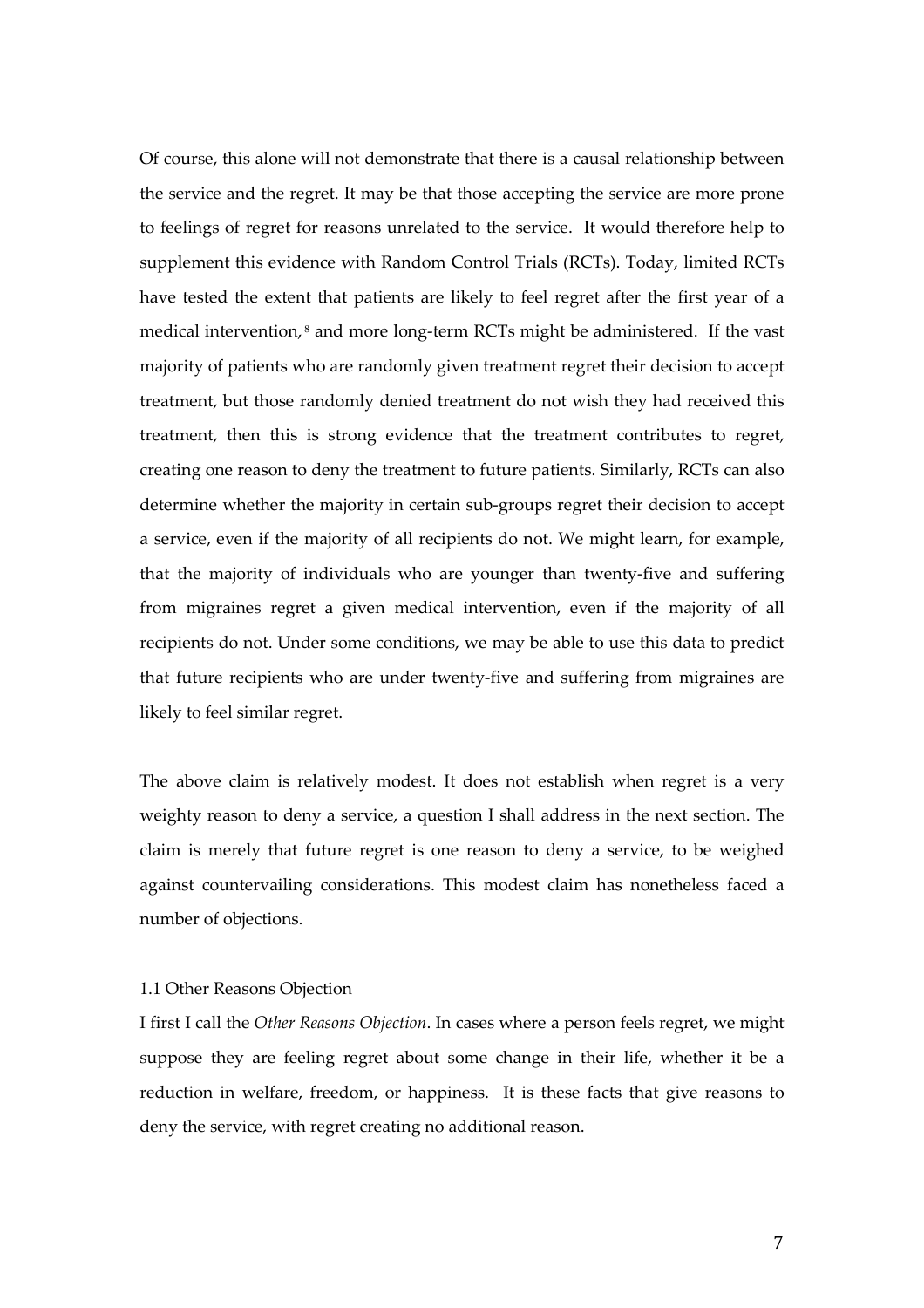There are three versions of this objection. The first draws upon the principle of autonomy. In general, one condition for autonomy is that one has sufficient welfare and an adequate range of options.<sup>9</sup> It is wrong, therefore, to provide services that significantly reduce welfare or the number of options.<sup>10</sup> In cases where we intuitively feel that regret is a reason to deny a service, our intuitions are responding to the reduction in welfare or options, and not to the regret felt.

In some cases, this reasoning may hold. But in cases where a person's welfare or range of options will be constrained regardless of whether they accept a service, regret may remain a deciding factor. Mol was choosing between detention in Israel, where he could not travel more than a mile, or returning to South Sudan, where he could travel but would be risking his life. In such a case, his future regret tips the balance against helping with his return, creating a reason that would otherwise not exist.

Some may insist that, in the case of Mol, staying in Israel really would protect his options and welfare compared to repatriating, and so this was reason enough to deny his return, regardless of regret. Even if one accepts this conclusion for Mol, there are tens of thousands of other refugees who live in insecurity and poverty in countries of asylum, forced to remain in refugee camps, and who choose to repatriate to countries of origin with roughly the same levels of insecurity and poverty.11 For these refugees, given the similar conditions in both host and home country, we cannot claim that reductions in welfare and options explain why return is wrong. If we feel return assistance is wrong when regret is likely in such cases, it seems the regret itself explains this intuition.

There is a second variety of the *Other Reasons Objection*. Some might claim that, though there is reason to deny a service when regret is likely, the regret is not an independent reason to deny a service. When individuals feel regret, they regret something that has happened, such as losing their freedom, or security, or subjective happiness.<sup>12</sup> Regret is just the additional psychological response to such outcomes,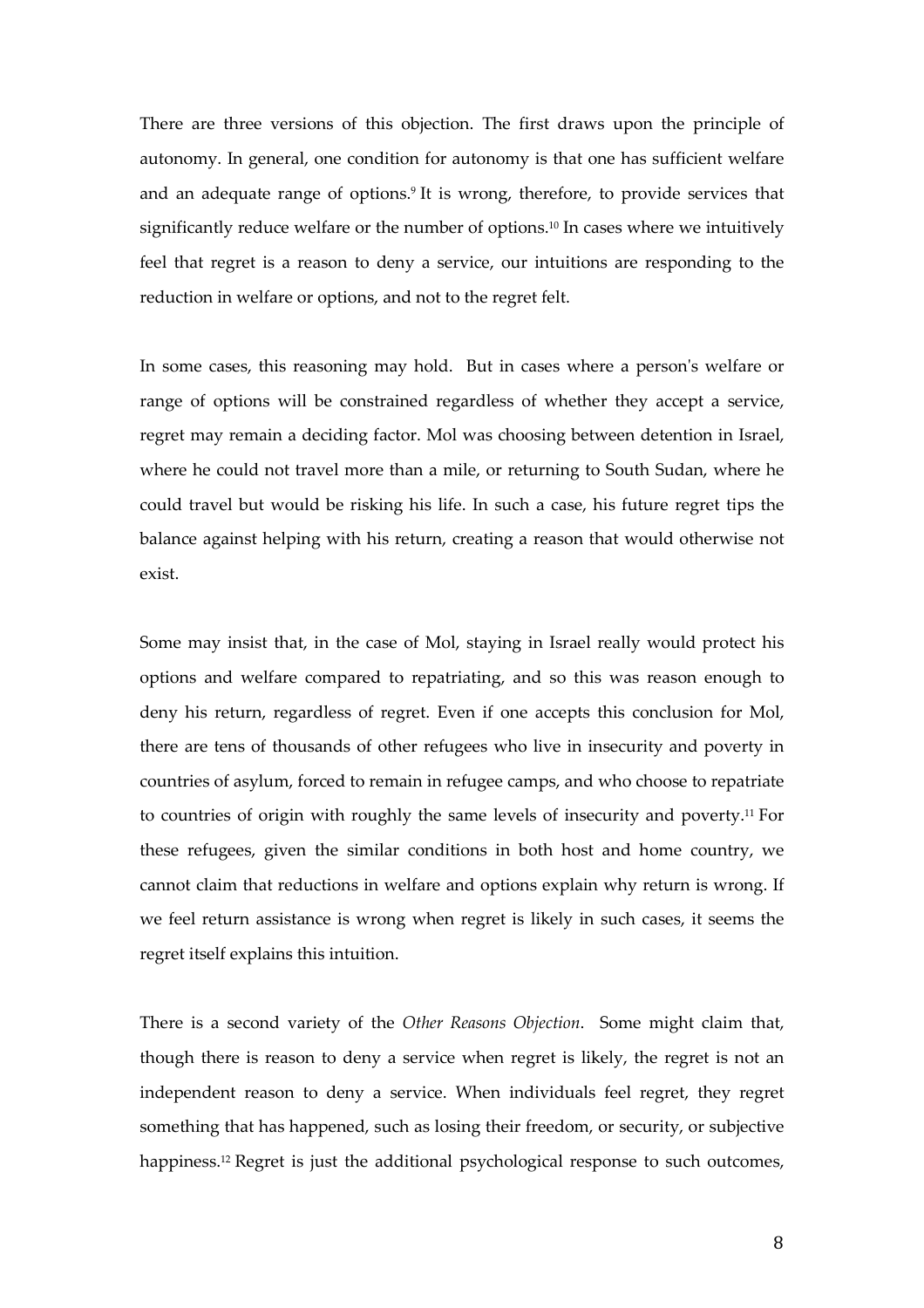rather than an independent consideration. To establish if regret is an independent consideration, some might claim, we must consider cases where there is regret without any of the painful outcomes that tend to be associated with regret. In other words, a truly interesting thesis on regret would pull apart regret from other considerations, and this is only possible when considering cases where a person feels regret despite their life going better, such as a refugee who regrets repatriating despite their security and income improving, or an athlete who regrets joining a team despite facing no permanent injury and having improved health. If we imagine such cases, we would unlikely be convinced that regret is a reason to deny a service, given that the lives of the relevant agents have improved.

I do not believe, however, that we can only establish if regret creates a reason to deny a service by isolating it from other properties, such as welfare harms. This is because, more generally, I do not believe we can only establish if a property creates a reason for action by isolating it from other properties. A property can constitute a reason in itself even if only arising when interacting with other properties. For example, if Katy needs a pen, this is a reason to lend her my pen, even if this reason is contingent on other properties, such my pen working, her wanting to borrow my pen, and her lacking another pen.13 Regret is similarly an independent reason to deny a service, even if contingent on the presence of other properties, such as welfare reductions.

If this is true, then to prove regret is a reason separate from these welfare reductions, I needn't isolate regret from these welfare reductions; it is enough to isolate these welfare reductions from regret. This is possible by comparing pairs of cases where welfare is identical for two individuals, and regret is present for one individual and not the other. If we compare two athletes, two refugees, and two patients, and the first of each pair will experience both regret and a welfare reduction after a service, and the second will experience no regret but the same welfare reduction after the service, it seems we have reason to deny the service to the first and not the second. If one refugee returning to South Sudan will experience insecurity, lack of water, and regret, while another refugee is returning to this same insecurity and lack of water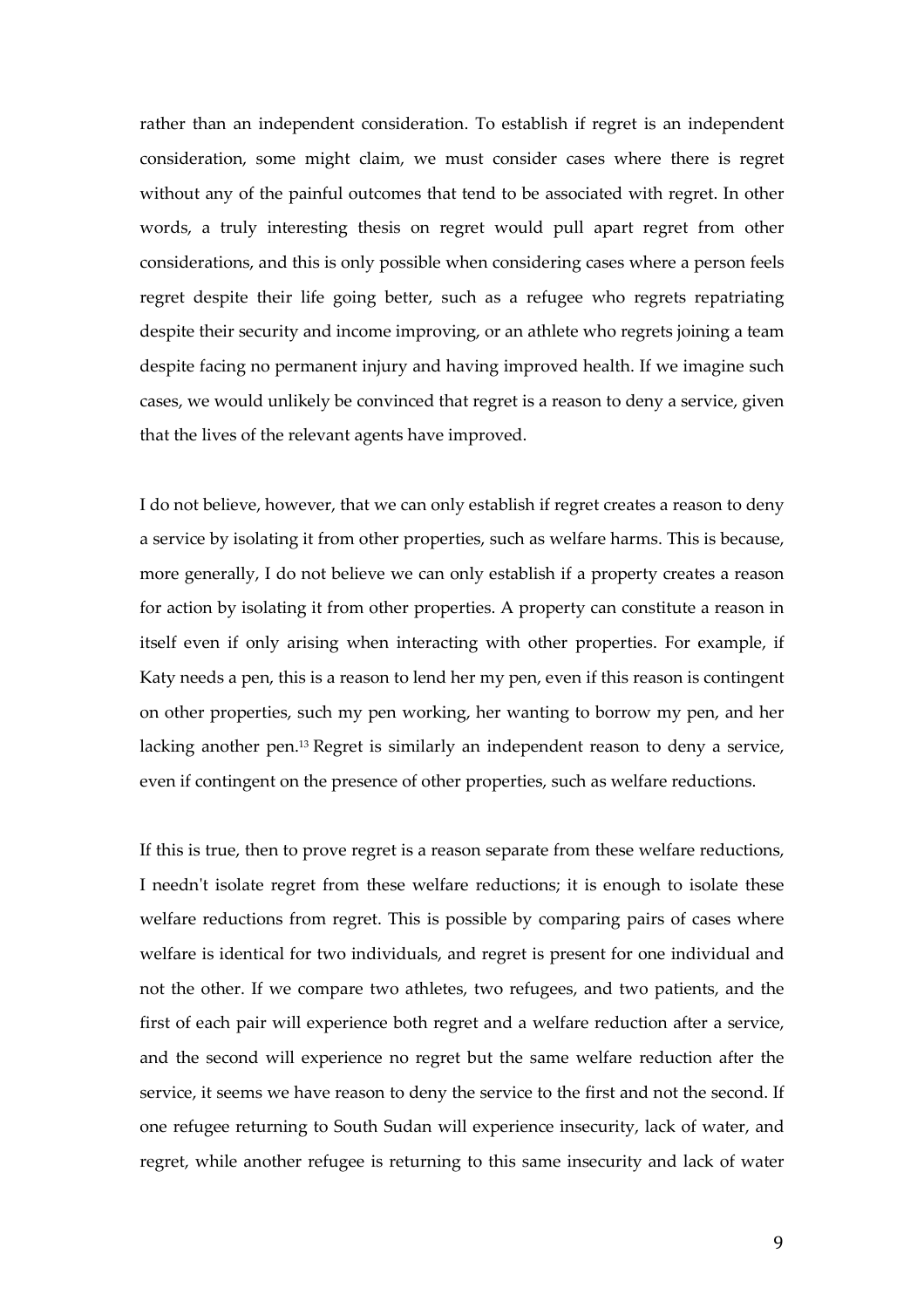but will feel no regret, then it seems the NGO has more reason to deny repatriation to the first refugee than the second. Regret is a distinct reason to deny a service, even if it is contingent on the existence of other properties.

There is a final version of the *Other Reasons Objection*, derived from an argument by Krister Bykvist. We are often faced with choices, Bykvist notes, that we know we will regret, but which we also know will make us happier. Imagine I have a choice to either stay single or get married. If I stay single, I will be happy, but will regret my choice, feeling marriage was preferable. If I marry, I will be miserable, but not regret my choice, still feeling marriage was preferable. It seems that the future regret I will feel as a single person is not a good reason to marry, because I will be more miserable as a married person. Instead, Bykvist argues, we ought to consider how strongly we will later want our future state of affairs, and not whether we will prefer this state affairs to the life we could have lived. If I will be happier as a single person I have reason to stay single, even if I will prefer being married and so regret not having married. <sup>14</sup> If Bykvist is correct, then we can similarly claim that, when providing a service to others, their future attitudes about their circumstances are what matter, rather than future attitudes about the life they could have lived had they chosen differently.

Bykvist's example is helpful for demonstrating that future regret is often a very poor consideration for how we ought to act now. Nonetheless, it does not demonstrate that future regret is never a reason at all. It merely demonstrates that, when we will be miserable with a choice, this future misery creates a countervailing reason to avoid this choice. It remains the case that, when we are faced with two choices with equal predicted misery, then future regret is a consideration for how we ought to proceed. Similarly, when we can predict that another will feel regret when accepting a service, but equally miserable either way, this likely regret is a reason for us to deny the service.

## 1.2 Future Preferences Objection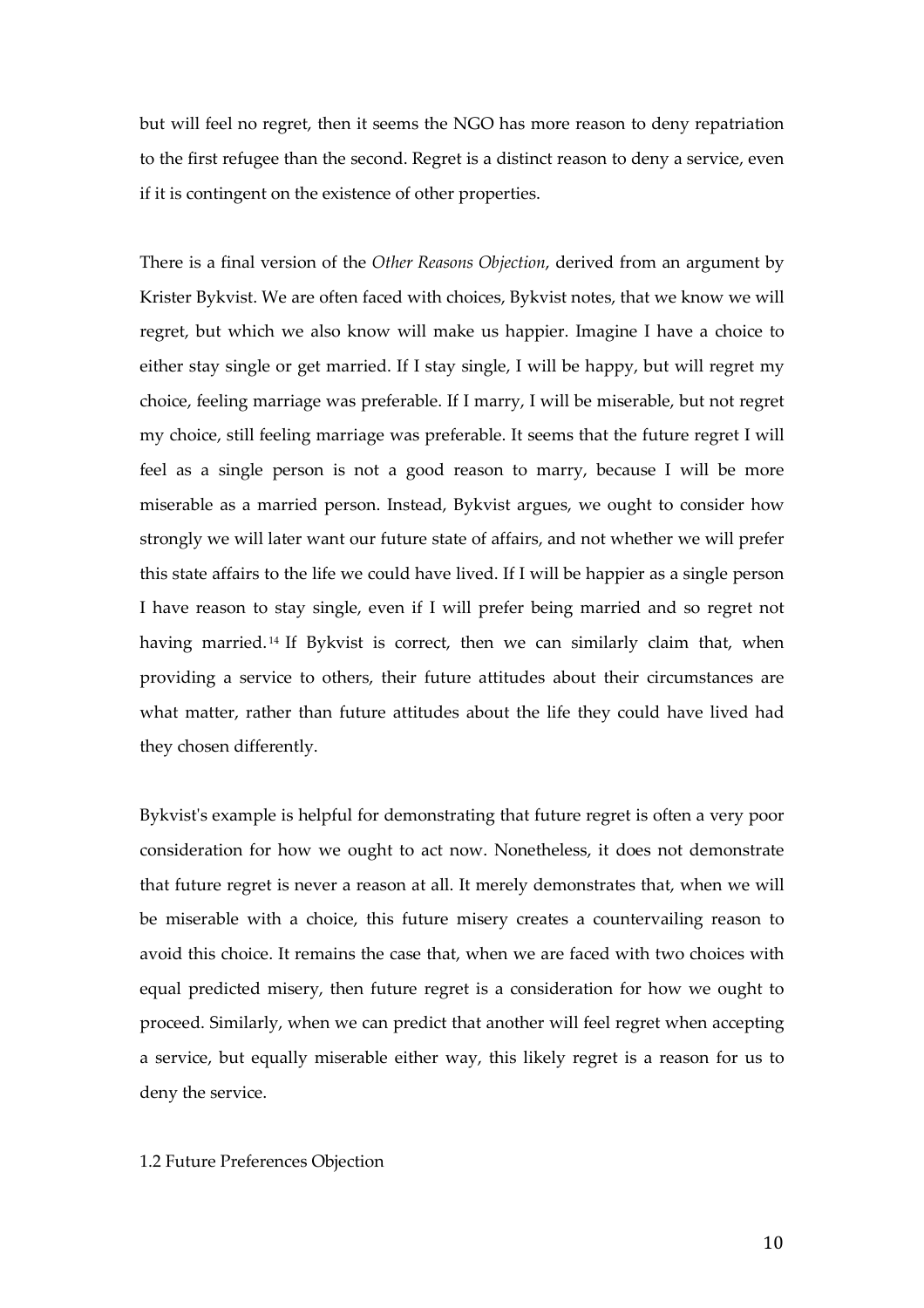There is as second objection, which I call the *Future Preferences Objection*. It comes in two forms. The first begins with the premise that we have little reason to make choices based on our own future preferences. This is because our future preferences are not our current preferences, and so what we have reason to want later is not what we have reason to want now. This argument is often made by appealing to an example from Parfit, involving a fourteen-year-old girl who decides to conceive, even though she is extremely ill-prepared to do so. She knows that, once her child is born, she will love her child, and feel it is preferable the child was born. The child, of course, will feel this as well.15 Neither will regret the decision, but she should still not conceive at such a young age. This is because, though she will later have reasons to affirm her past decisions, these reasons arise from an attachment to her child, and she did not have this attachment prior to conceiving.16 If future preferences for past actions are poor reasons for these actions at the current time, we should not deny services to others based solely on predicting their future preferences.

One potential response to this objection is to reject the claim that the fourteen-yearold has no reason to conceive. She does, given her future affirmation about giving birth, but has stronger additional reasons to not conceive: It is better to create a world with children raised by mature parents, able to provide sufficient resources and care.17 But even if one believes that the fourteen year old has no reason at all to conceive, despite her future preferences, it can still be the case that future regret gives her an additional reason to not conceive. This is because, even if one's future affirmation for past actions is irrelevant for how one acts at the current time, future regret may remain relevant for how one ought not act at the current time. Imagine an adult who, unlike the fourteen-year-old girl, knows she will regret having the child because she will secretly not love her child, and miss her old life of reckless adventure.18 Even if this adult will be an excellent parent, and the child will never learn of this regret, it seems the likely regret is a strong additional reason for her not to conceive.19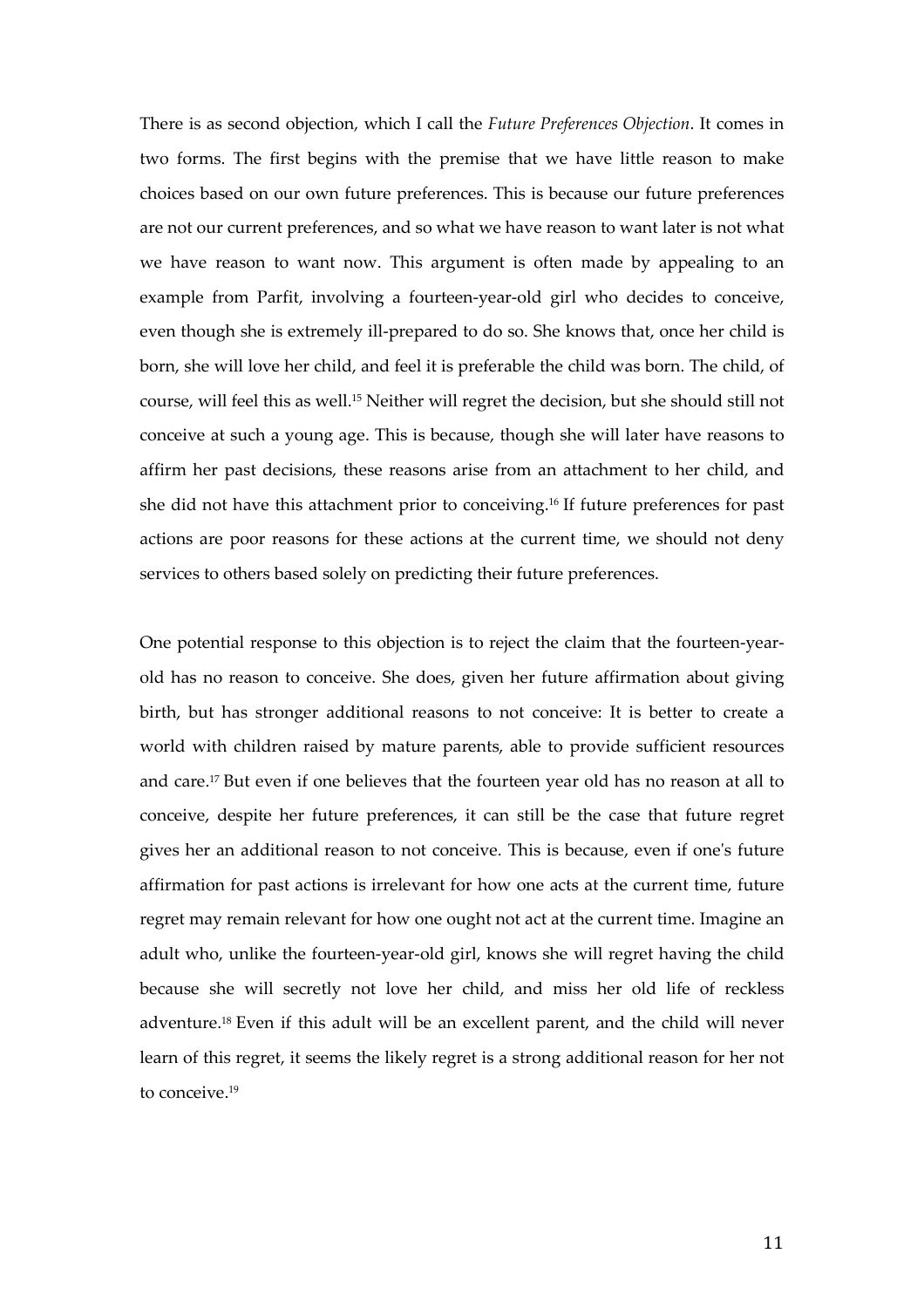There is a second version of the *Future Preferences Objection*. We might suppose that there is value in having control over one's life. One is in control even if one's preferences change, and even if this change leads to subsequent regret.<sup>20</sup> If an eighteen-year-old makes a choice that impacts her life at thirty, such as getting a tattoo, she can still have control, so long as her preferences and choices at eighteen are made with full capacity and information.

Even if there is value in having control at one point in time, control at one point can limit control at another. When this occurs, then it is important to ensure that, during the period of limited control, regret is minimized. Imagine an eighteen-year-old consents to a full-body tattoo she cannot easily remove. She has control when accepting the tattoo, but her control is limited as a result, given that she cannot change her earlier choice. In such a scenario, it seems her likely regret is one relevant consideration for whether the tattoo parlour ought to provide her the tattoo. This reason may not always be very weighty – an issue I shall address in Section 2 – but it is a reason nonetheless.

### 1.3 Implications Objection

There is a third objection to my claim, the *Implications Objection*. If it were true that we ought to ever deny services to prevent regret, because this fulfils individuals' future preferences, this implies we ought to sometimes force individuals to accept services to prevent regret, because this fulfils individuals' future preferences. But this seems unacceptably paternalistic.<sup>21</sup> It would seem wrong to force a patient to accept surgery even if they will later prefer having had surgery.

There are two responses to this objection.

The first begins with a premise: Committing an act that constrains another's options requires a weightier justification than omitting an act that constrains another's options. Tying a person to a chair requires a weightier justification than failing to help a person stand up from a chair. If one accepts this distinction between omissions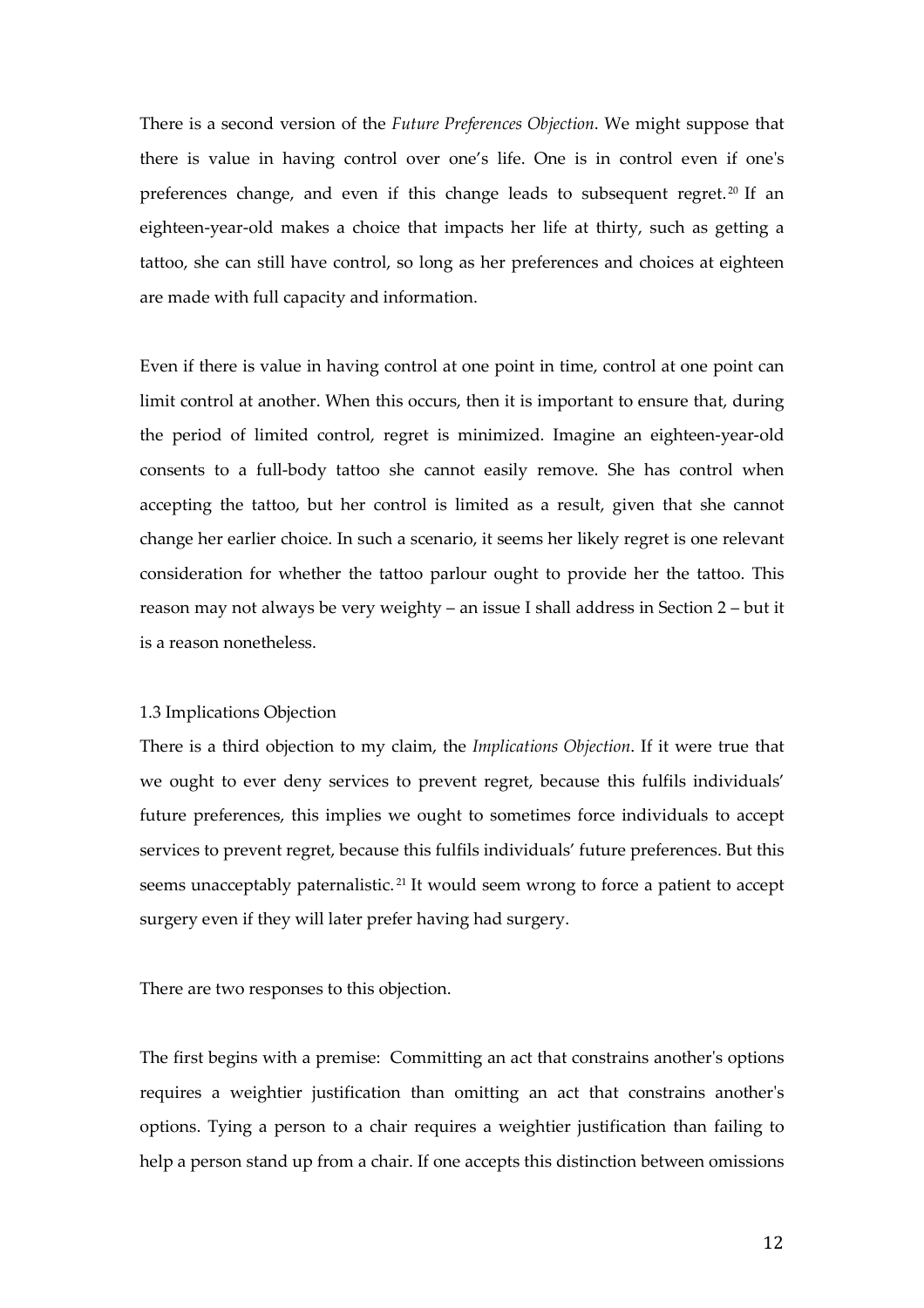and commissions, then it follows that forcing a person to accept a service requires a weightier justification than denying a person a service. If this is true, then the justification for denying a service may be insufficient for forcing someone to accept a service. If this is true, then claiming we should deny a service to prevent regret needn't imply we should force someone to accept a service to prevent regret.

Some might reject the above explanation, arguing that there is no morally relevant distinction between committing an act and omitting an act.22 Some may also feel that, if an agent has a history of providing a service, and suddenly withdraws the service, then this withdrawal is more similar to committing an act, comparable to tying a person to a chair. If one holds either of these views, there is a second response to the Implications Objection.

In general, there is a distinction between our reasons for providing services and our reasons for not providing services. If a surgeon is providing surgery, or an NGO is providing repatriation, their central reasons for providing the surgery or repatriation are that the recipients wish to accept these services. In contrast, surgeons and NGOs have many reasons for not providing surgery or repatriation; namely, they could engage in other activities instead, such as reading a book, dancing a jig, or helping other vulnerable populations in need. As such, their reasons for denying a service needn't be as substantial; they have plenty of other reasons already. As such, preventing regret may be a decisive reason to deny a service when combined with these other reasons. These other reasons are not present when forcing someone to accept the service. It is therefore wrong to force someone to accept a service merely to prevent regret.23 Therefore, claiming that we have reason to deny a service to prevent regret needn't imply that we should force someone to accept a service to prevent regret.

There is a second version of the Implications Objection. If the reason future regret matters is that a person's future preferences matter, this implies that we have less reason to deny a service to someone who will develop adaptive preferences. If the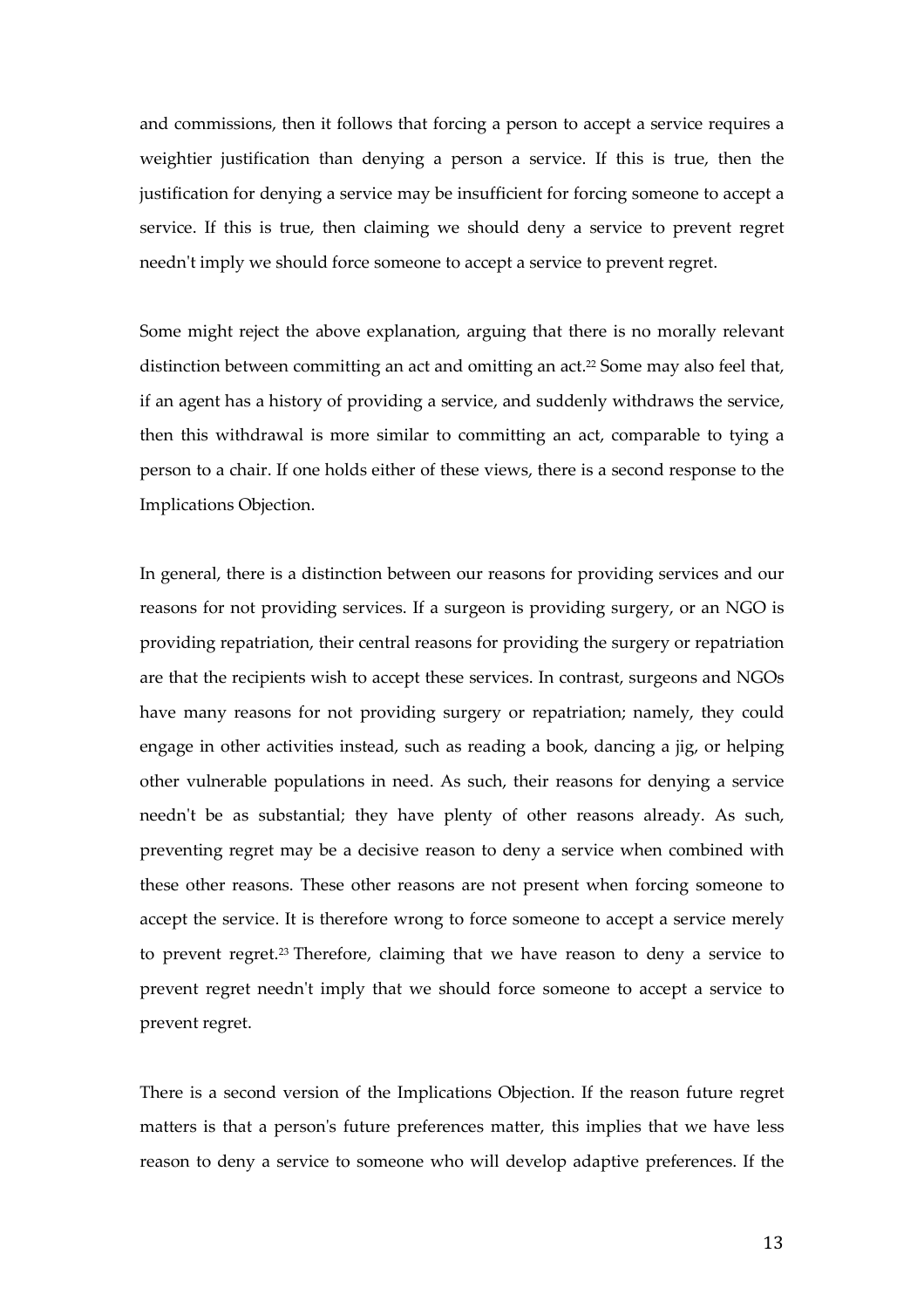NGO learned that past refugees persuaded themselves that life was fine to avoid the frustration of regret, the NGO would have one less reason to deny repatriation. Similarly, if there were a magical pill that a recipient could swallow to rid herself of the regret, then we would have one less reason to deny a service.

This is not entirely an odd conclusion. We often think it preferable to help an individual take a high-risk choice if their preferences are fairly stable, such that they will not change their mind at a later point time. This is true even if their preferences are stable because they adapt their preferences to their surroundings, or use various tools – such as exercise or meditation – which encourage them to maintain their preferences across time. If we know that an individual lacks the psychological disposition to keep their preferences stable, or lacks the tools to do so, it is not odd to claim there is one more reason to deny them a service they will likely regret. Indeed, this is the approach that many organisations already take. In 2004 shortly before joining the military a recruitment officer asked me a series of questions intended to gauge whether my current preferences to enlist would likely remain stable across time. In testing my dispositions, the officer accounted not only for my natural dispositions, but whether I was likely to take actions – such as exercise and meditation – that would ensure my preferences did not dramatically change. Of course, the reason the recruitment officer wished to ensure I would not regret my choice was because she wanted to ensure I would be a reliable soldier, rather than because she cared about preventing regret for my own sake. But it is not implausible to imagine a similar system intended to predict regret for the individual's own sake.

Importantly, one may accept this reasoning without holding that adaptive preferences or magic pills make a harmful service right. If an individual is living a safe life, we should often deny a service that will endanger their life even if the person will learn to prefer this dangerous life because she has no other choice. I am merely claiming that, if regret is likely, this future regret is an additional reason to deny a service, a reason that does not arise if an individual learns to adapt their preferences.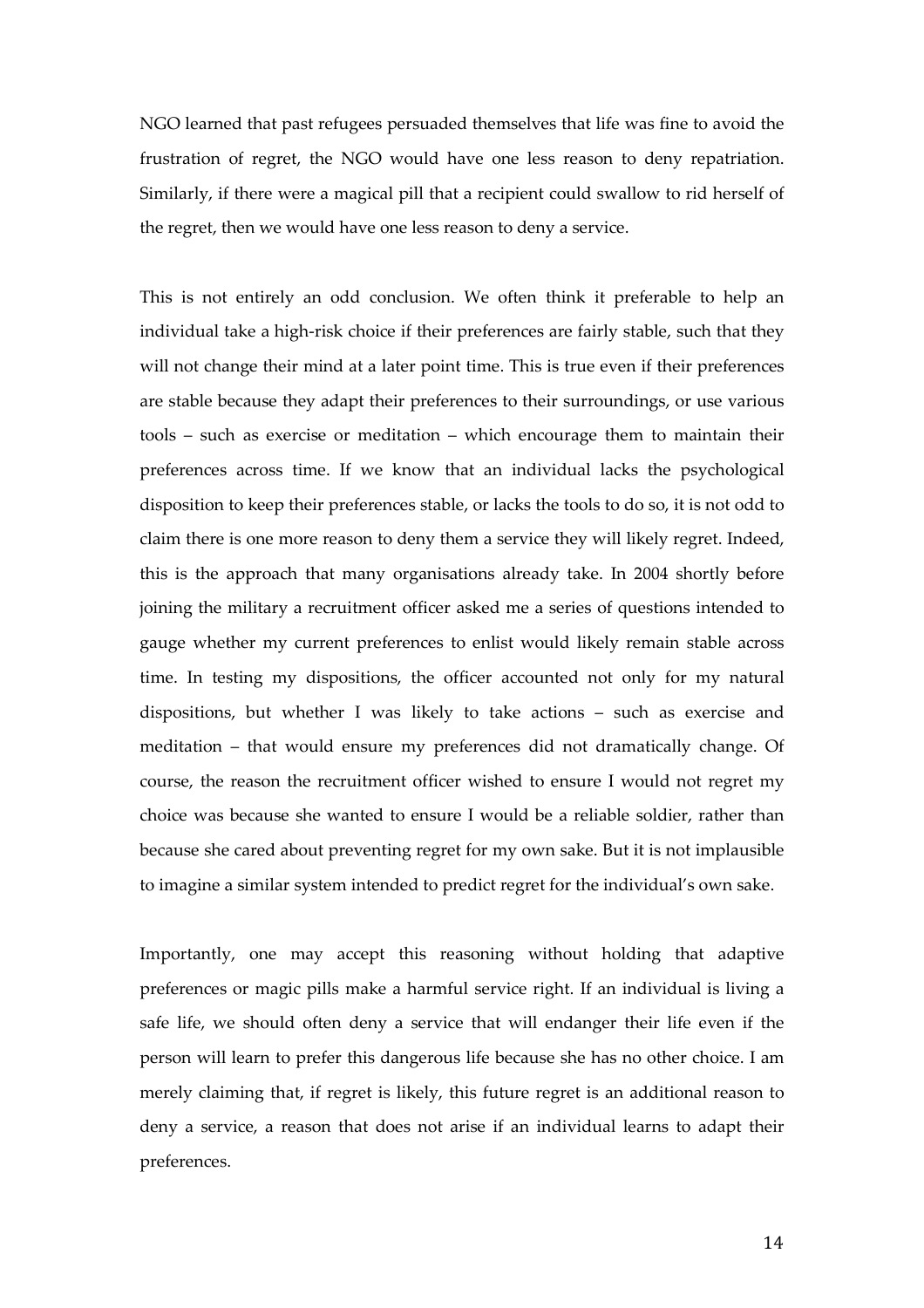#### 2. Regret as a weighty reason

Though regret is one reason to deny a service, it is not necessarily a very weighty reason, to be adopted into the policies of organisations and states. The extent that regret is a weighty reason will depend on the extent that certain properties are present.

## 2.1 Time

The first property is related to time. The longer an individual will likely feel regret, the greater reason there is to deny the service to prevent this regret. For example, certain medical interventions have led to relatively long-term regret, with patients still wishing they had never accepted an intervention a year later, and the regret increasing over the course of the year.<sup>24</sup> Further follow-up studies may find that these patients continue to feel regret for years to come. Certain repatriation programs have led to similar long-term regret, such as when the majority of refugees repatriating to Baghdad from neighbouring countries regretted their decision years later.<sup>25</sup>

The most extreme case will involve individuals feeling regret for their rest of their lives. While this may seem rare, it is not so rare if we acknowledge that, even if an individual will likely feel regret, they needn't necessarily feel distress. A person may feel that the life they could have lived would be preferable to the life they live now, but also feel quite happy in general, learning to cope with meditation, music, and spending time with friends. Just as a person who has experienced an involuntary medical intervention needn't feel distress the rest of their lives, even if they prefer to have not had the intervention, a person who feels regret needn't necessarily feel distress the rest of their lives, even if they prefer to have chosen differently.

# 2.2 The regret is all-things-considered

The second relevant property is that the regret is 'all-things-considered.' For an agent to know she feels all-things-considered regret, she would need to consider all life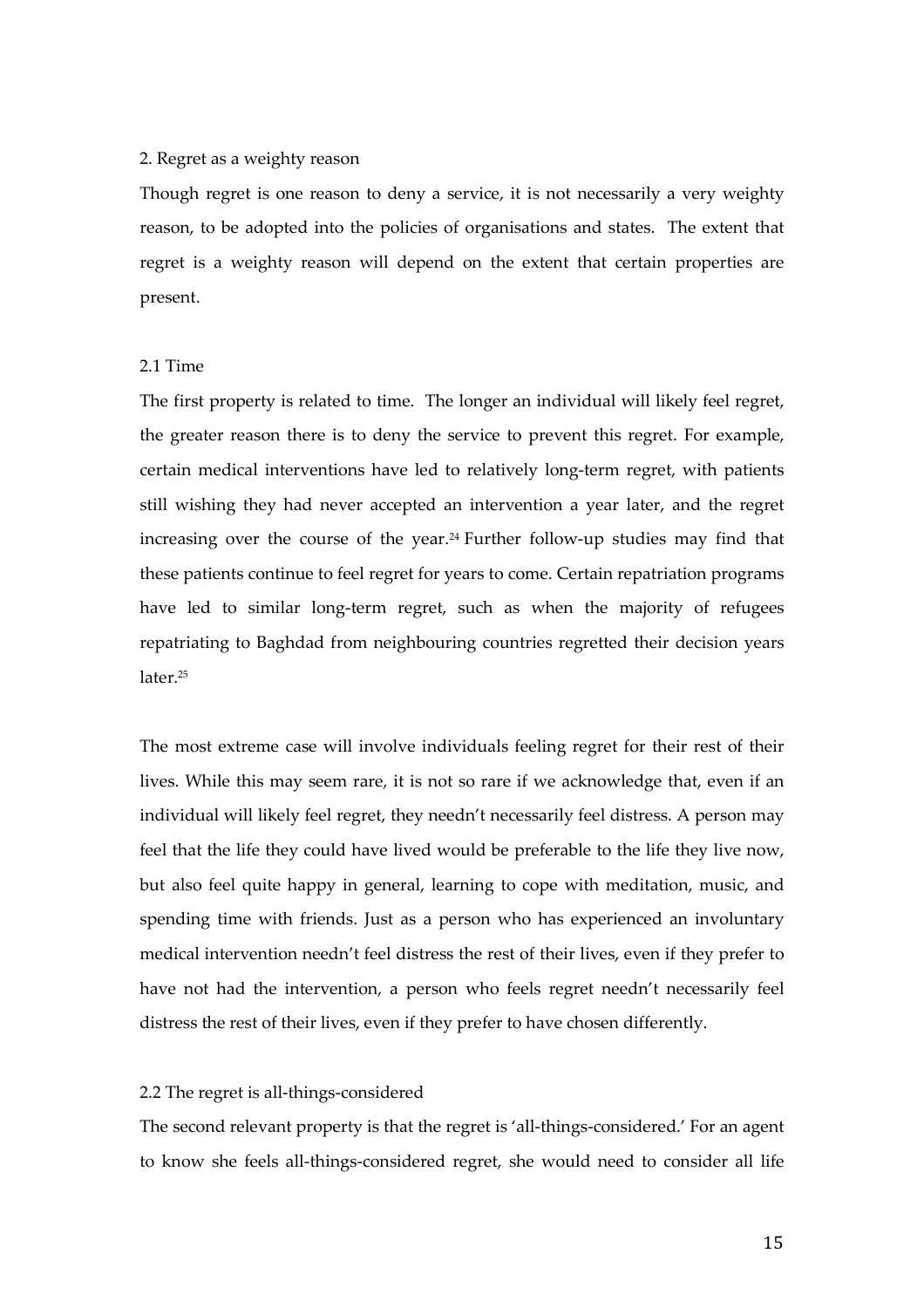events that resulted from her decision and compare these to all events that would have happened, had she decided differently. She would then need to conclude that the life she would live was preferable to the life she was living. <sup>26</sup> Imagine, for example, that a woman stated that she regretted having an abortion. For a woman to truly know she felt such regret, she would need to consider all life events that resulted from the abortion, such as the job she obtained and the relationships she built, and compare these to every event that would have happened had she decided differently, such as the job she would not obtain and the relationships she would not build. If a woman chooses to have an abortion, she usually cannot know if the life she is living now would be very similar or different to the life she would live had she decided differently. Without knowing how life would be different, she would struggle to know if she regretted her choice. If a woman rarely knows if she regrets her past choice, then it is usually wrong for others to deny her a choice based on future regret.

Though it is difficult to know if one feels all-things-considered regret, it is still possible to be fairly certain that one feels all-things-considered regret. In rare cases, a person is fairly certain that nearly all possible lives they could have lived, had they chosen differently, would have been preferable to the most preferable life they can live now as a result of the choice they made. For Mol and others repatriating to South Sudan, there is some evidence this was the case. Of those I interviewed, nearly all considered the very worst life they could have in Israel, including in detention, and felt this would have been better than the best life they could now obtain in South Sudan.<sup>27</sup> They felt that the food and medical care they would have obtained in Israel were more valuable than the freedom they gained from returning.

Now, in reality, recipients of services will never feel that the best life they can live is certainly worse than the worst life they would have lived without the service. There is always a possibility that tragedy will strike after rejecting a service. In Mol's case, there was always a possibility that in Israel he would have been deported, killed, or died of natural causes, and so the worst possible life in not repatriating would not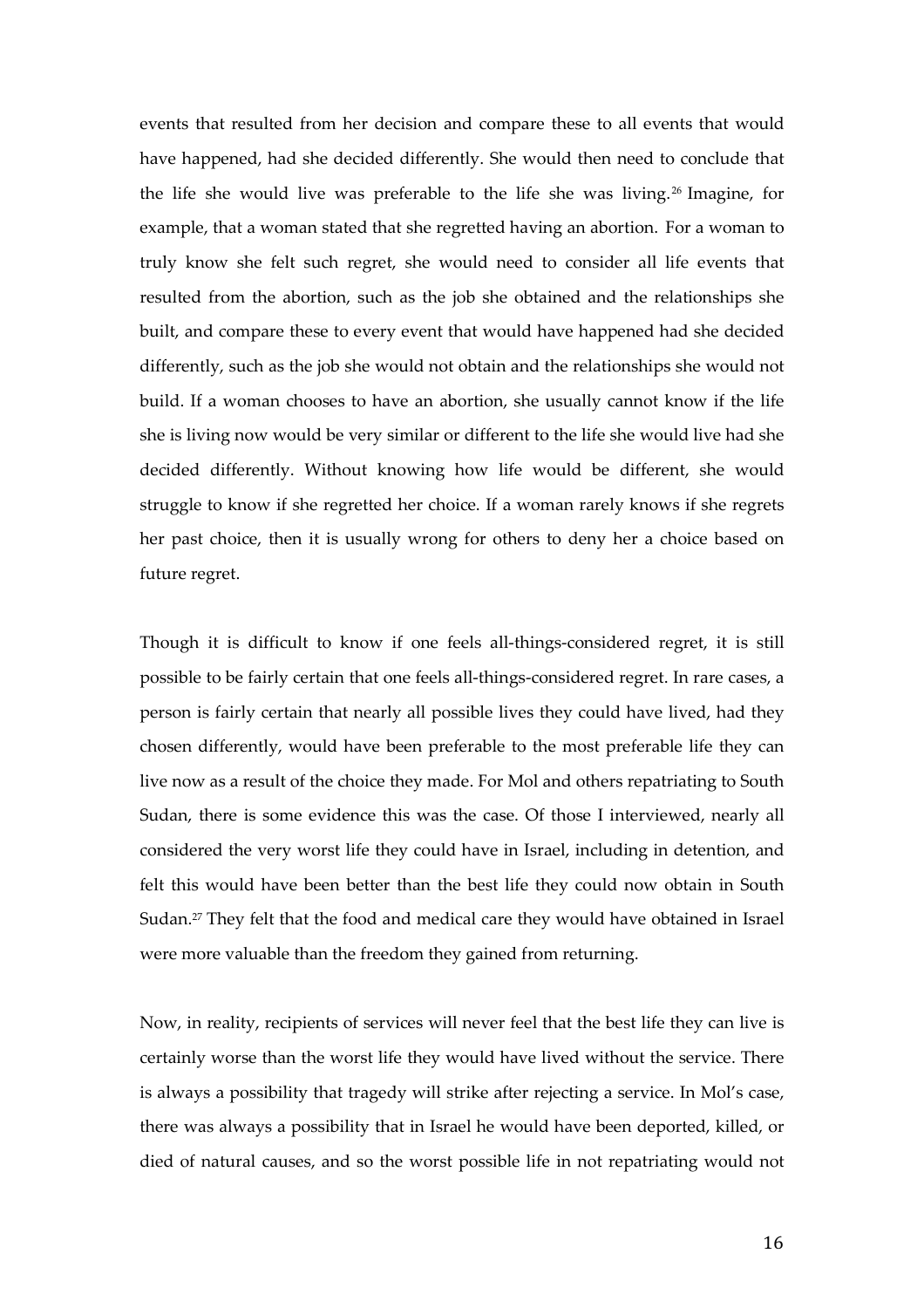have been better than the best life from repatriating. There is also the possibility that Mol, now that he has repatriated, will later find refuge in another country. He will no longer feel the best life he can live is worse than the worst life he could have lived in Israel. Moreover, even if he does not find refuge, he may adapt his preferences to his environment, and prefer the life he has to the life he could have had in Israel.

To account for this possibility, we can view this property as scalar: the greater recipients will feel that the best life with the service is worse than the worst life without the service, the greater reason to deny the service. Imagine that we can predict that Mol will feel, after returning, that the best life after repatriation must involve resettlement to a safer country, and all other outcomes are worse than the worst life in Israel. If he will also feel there is only a 1% chance of obtaining resettlement, there would be a weightier reason to deny repatriation than if he will feel there is a 2% chance he will obtain resettlement.28 Conversely, imagine that after returning Mol will feel, looking back at his life in Israel, that there was a 1% chance of either dying in the near future or being deported had he remained in Israel,<sup>29</sup> and dying or deportation in Israel are worse than the best possible outcome in South Sudan. If this feeling could be predicted ahead of time, there would be a weightier reason to deny repatriation than if he will later perceive a 2% chance of dying or being deported had he remained in Israel.

Note that the relevant property above is not the actual probabilities of certain outcomes occurring, but the probabilities recipients will perceive after accepting the service. We might imagine Mol thinking, after returning, that he has a 2% chance of being resettled when he has in fact a 10% chance of being resettled. His level of regret is based on a false belief of the odds of his life becoming better. We ought to care about such regret arising from false beliefs. This is because we ought to care about preferences based on false beliefs, assuming the service provider has disclosed all known risks. Imagine a doctor warns a patient that the risks of paralysis from surgery are 20%, but the patient does not trust doctors and so suspects there is a 60% chance of paralysis from the surgery. If the patient prefers no surgery as a result, the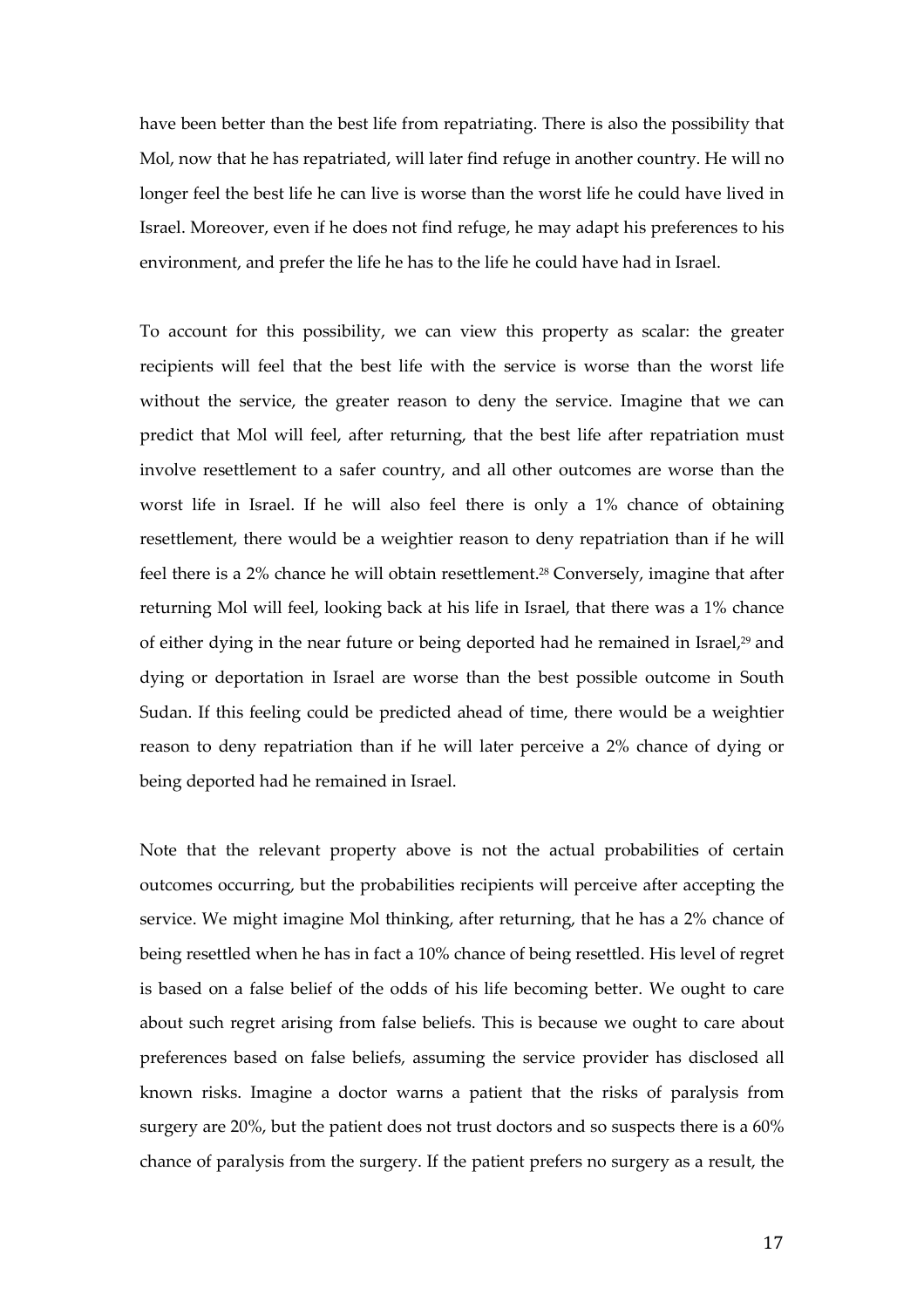doctor ought to respect her preferences, especially if she would consistently hold these preferences after the surgery is complete. If preventing regret matters because respecting preferences matters, then preventing regret matters even when it is the result of inaccurate beliefs.

## 2.3 Greater all-things-considered regret at accepting the service

In some cases individuals will likely feel all-things-considered regret if they accept a service, but would have felt the same regret had they rejected the service. When individuals will feel the same regret regardless of whether they accept a service, there would be no regret-related reason to deny the service. Though denying the service would prevent regret – if individuals are denied a service, they cannot regret a choice because they have no choice – they will still feel that the best life they can live now is worse than the worst life they would have lived, had they access to the service. They will remain in a state where they lack control and their preferences are not met, failing to promote the value of preference-fulfilment described in the previous section. Regret is therefore a weightier reason to deny a service when the all-things-considered regret in accepting the service is greater than the all-thingsconsidered regret in rejecting the service.

## 2.4 Epistemic transformation

Even if the above three properties are present, there is still a reason we might suppose individuals should be provided the service: they have given their informed consent. If individuals give their informed consent to accept the service, the service gives them control over their lives, and there is value in giving individuals such control. Of course, this value needn't be absolute, because if they are provided the service their control will be reduced later on, when they are forced to live with the consequences of their decision. But we might nonetheless put some value on control at the time of the service, given that their later reduction in control was the result of the their own earlier choice.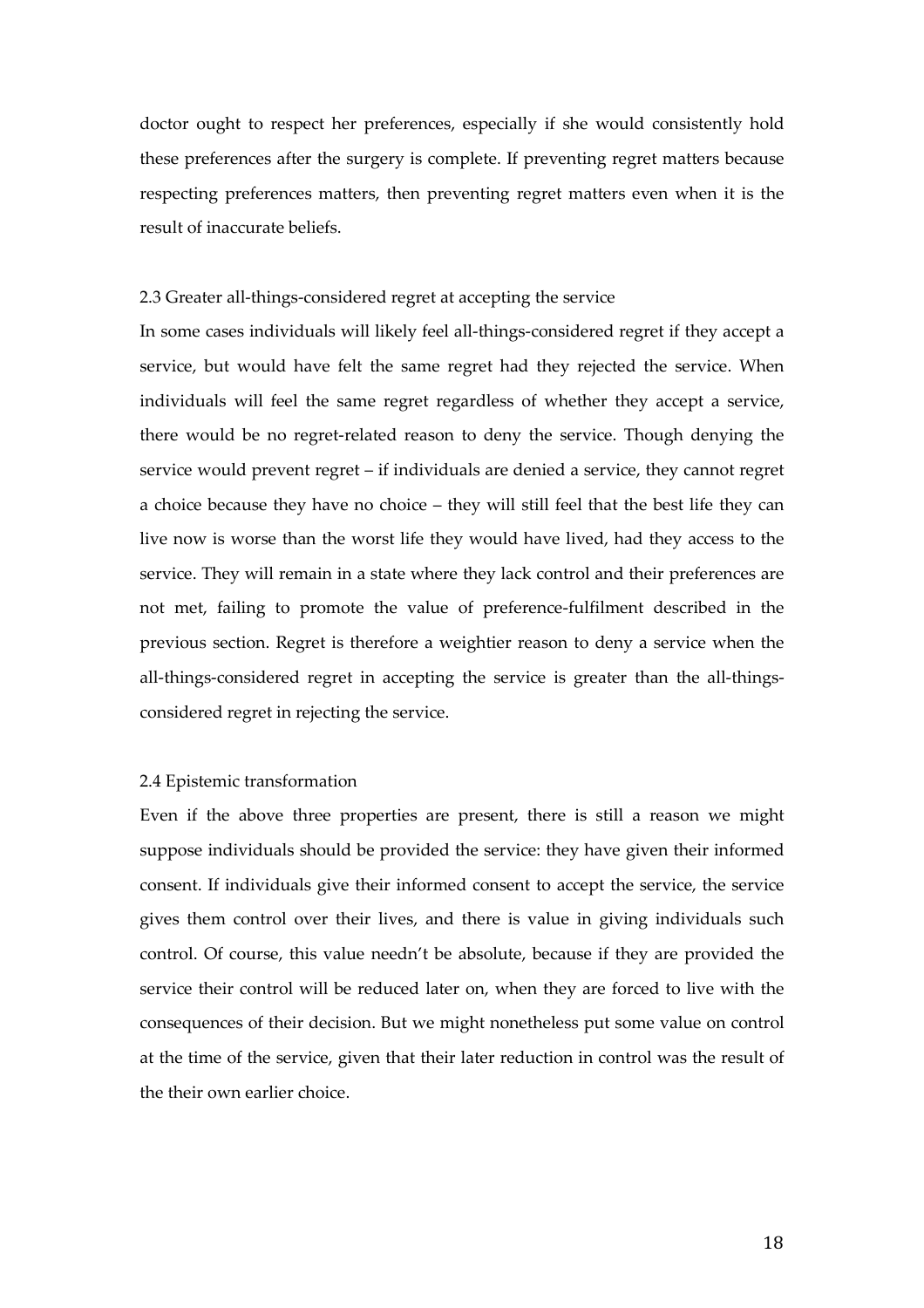If we value individuals having control over their lives, and individuals have control when giving informed consent to a service, there is a fourth relevant property: regret is a weightier reason to deny a service the less individuals can give informed consent. A recipient is less able to give informed consent if she is not warned about risks. Even if she is warned of risks, she may be unable to understand their nature. Such is the case with services that are 'epistemically transformative.' $^{\scriptscriptstyle 30}$ 

According to L.A. Paul, an epistemically transformative experience arises if one gains knowledge that would be impossible to gain without the experience. All experiences are epistemically transformative to an extent. The apple I ate this morning tasted slightly different than other apples I have eaten, and so I could not have known ahead of time the taste of the apple. Some choices are slightly more transformative, such as eating a durian fruit for the first time. Some choices are so transformative that a dominant element of one's life will change, and this change is both impossible to understand prior to the choice, and crucial to understand to establish one's preferences.<sup>31</sup> A woman who has seen only black and white, and is deciding whether to experience the colour red, is faced with such a choice, $32$  as is a teenager deciding whether to enlist, a deaf individual deciding whether to gain hearing, and a potential parent deciding whether to have children. In such cases, the teenager, deaf individual, and potential parent cannot establish whether they prefer enlisting, hearing, and having children unless they understand what it is like to enlist, hear, and have children, but they cannot understand what these experiences are like until they experience them first-hand. They are therefore faced with an insurmountable information-constraint. <sup>33</sup> Though they cannot make an entirely informed choice, they can consider how much they value new experiences and discoveries for their own sake, as distinct from the subjective goodness or badness of the outcomes. Because each person values new experiences to a different degree, only each person can decide what she ought to do.<sup>34</sup>

Based on the above analysis, governments and organisations should generally not deny services based on their epistemically transformative character. While recipients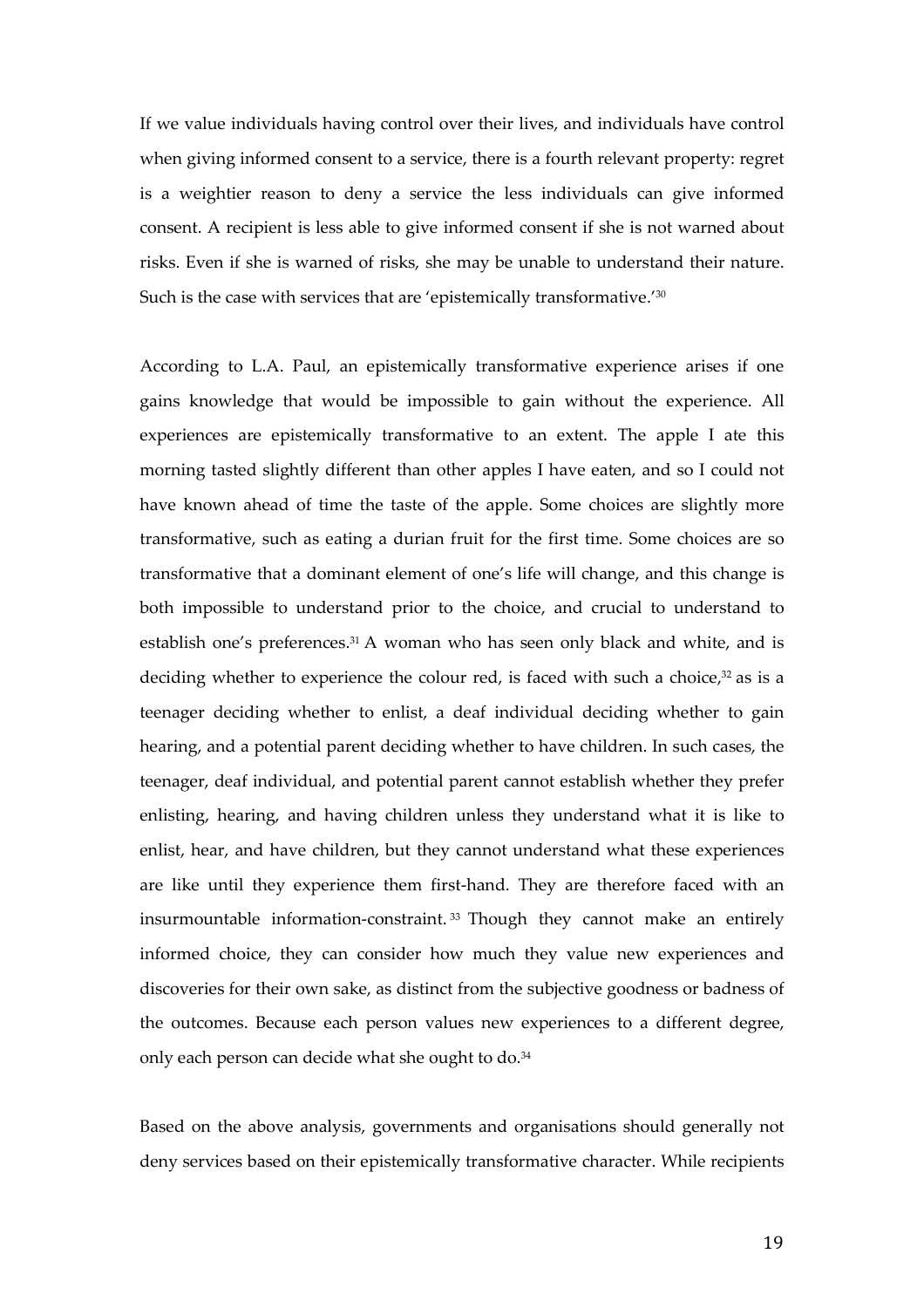of the services are unable to entirely comprehend the decisions they are about to make, they are able to decide whether they are willing to accept a decision whose meaning they cannot comprehend.

Nonetheless, a special reason to deny such services arises if regret is likely.

If individuals will likely regret a choice, they will later fail to live the life they want to live, and will be unable to change their earlier decisions. Given this likely outcome, we have reasons to ensure recipients are especially well-informed about the choices they are about to make. Being especially well-informed is impossible for services that are especially epistemically transformative, as they will change a dominant element of one's life in a manner impossible to comprehend ahead of time. This creates one reason to deny the service likely to be regretted, a reason that would not exist with epistemically transformative services unlikely to be regretted, or with services likely to be regretted that were not epistemically transformative. $35$ 

Mol's choice to repatriate was epistemically transformative. Though he was informed about malnutrition in South Sudan prior to this return, and informed of widespread racism against Nuer citizens in Juba, he struggled to comprehend the meaning of such malnutrition and racism until actually experiencing these phenomena. This is because he had last lived in South Sudan as very young boy, and had access to food and security as a young boy, having moved to Khartoum before violence reached his village. Similar regret was common amongst others repatriating. They were told about the facts of life in South Sudan – such as the lack of clean water and widespread persecution – but struggled to understand the meaning of living without water and with persecution, having lived outside South Sudan their entire lives. When individuals take a plunge into a life that includes elements impossible to understand, and understanding these elements is crucial for establishing one's preferences, they struggle to give truly informed consent. Because truly informed consent is necessary for choices involving all-things-considered regret, there is a weightier reason to deny epistemically transformative services likely to be regretted.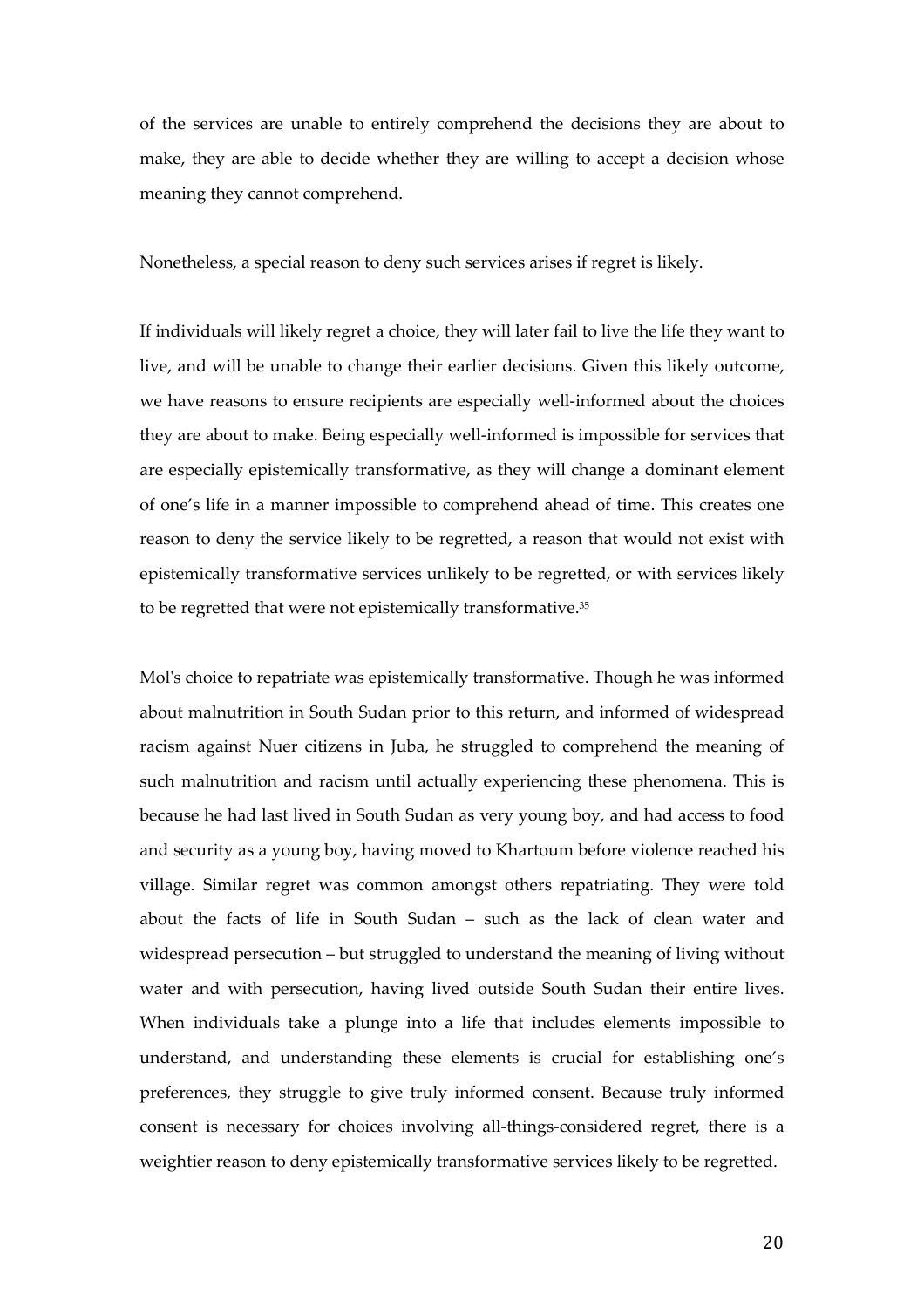Not all cases of refugee repatriation are epistemically transformative. When refugees are returning to a country they have lived in recently, or for an extensive period of time, they may be returning to conditions which they have experienced in the past, and so the experience will not be transformative. But such cases are increasingly rare. Refugees returning from Kenya to Somalia, from Uganda to Rwanda, and from Iran to Afghanistan are often returning to countries they have never lived in at all, at least not as adults.36 Given that a truly informed return is impossible to obtain, the high degree of regret may be a decisive reason to deny repatriation.

This is consistent with the claim that a high degree of regret could also be a decisive reason to deny a service that is not epistemically transformative. Even when recipients are able to understand what it is they are accepting, and so able to control their lives, providing the service will also undermine control in the future, given that individuals will be forced to live with their decision. When the future undermining of control entails a detrimental blow to preference-fulfilment, this itself my justify denying the service. My point is simply that, when a service is epistemically transformative, we cannot even claim the service provides an individual a high degree of control at the time she accepts the service, given that she cannot give her informed consent if the service is epistemically transformative. In cases where the other three properties are not quite so pronounced – such as a refugee who will feel regret for a decade but not her whole life – the epistemically transformative nature of the service may be the tipping point in justifying its denial.

#### 2.5 Transformative rejections

Some recipients will regret an epistemically transformative service but would have felt the same regret from an equally transformative rejection. Refugees who reject repatriation may find themselves in detention for the first time, an experience whose meaning they cannot comprehend beforehand, and they may feel similar all-thingsconsidered regret as if they accepted repatriation.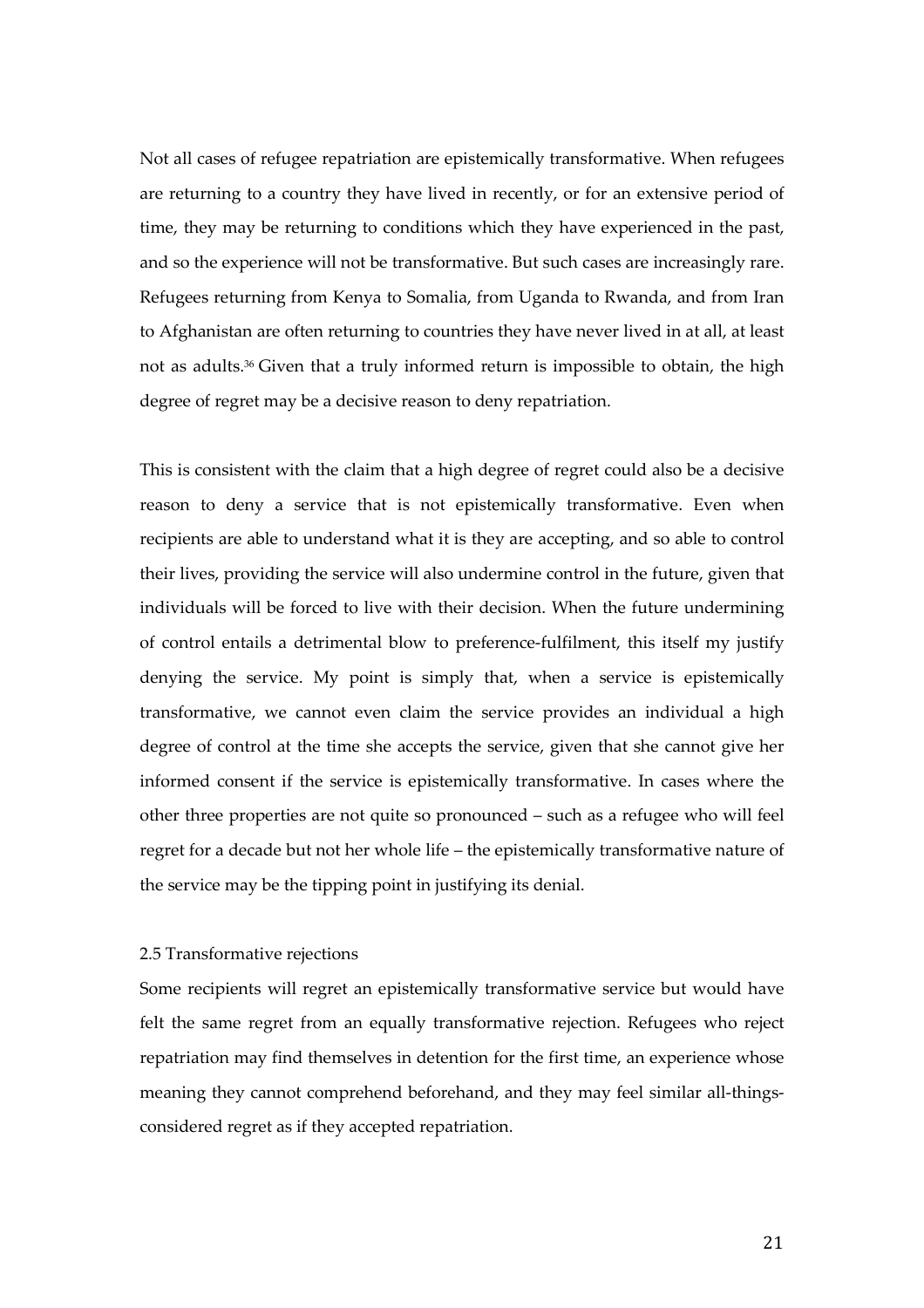To account for the potential ways that rejecting a service can be transformative, we ought to add a fifth relevant property: those who reject the service will either unlikely feel all-things-considered regret or, if they do, they will unlikely feel their decision was epistemically transformative. Were we to learn that both accepting and rejecting the service were similarly regretful and transformative, we could not claim that regret justified denying the service; denying the service would not prevent individuals from being in a position where they cannot understand a decision they will later regret.

In contrast, when individuals accepting and rejecting the service feel similar allthings-considered regret, but only one group is accepting an option that is epistemically transformative, there would be greater reason to deny the option that is transformative. This might occur if refugees are choosing between detention they have already experienced for some time, and a life in a country of origin they have never experienced before. If regret is likely for both choices, but only the second choice is transformative, only the second choice is not fully informed. There would be a weightier reason to deny repatriation than in a scenario where both choices were equally transformative, or in a scenario where only remaining was transformative. The latter might occur if refugees have lived in their country of origin recently, but will experience detention for the first time if they remain. In such a scenario, only remaining is transformative, and so only remaining is not fully informed. There would be a less weighty reason to deny repatriation to prevent regret.

# 2.6 Causal explanation

The final property relates to causal explanation. The more the service explains the regret, the weightier the reason to deny the service to prevent regret. In cases where the recipient will likely feel regret because of the service alone, and this regret is not dependent on additional choices made prior to or after the service, there is a weightier reason to deny the service.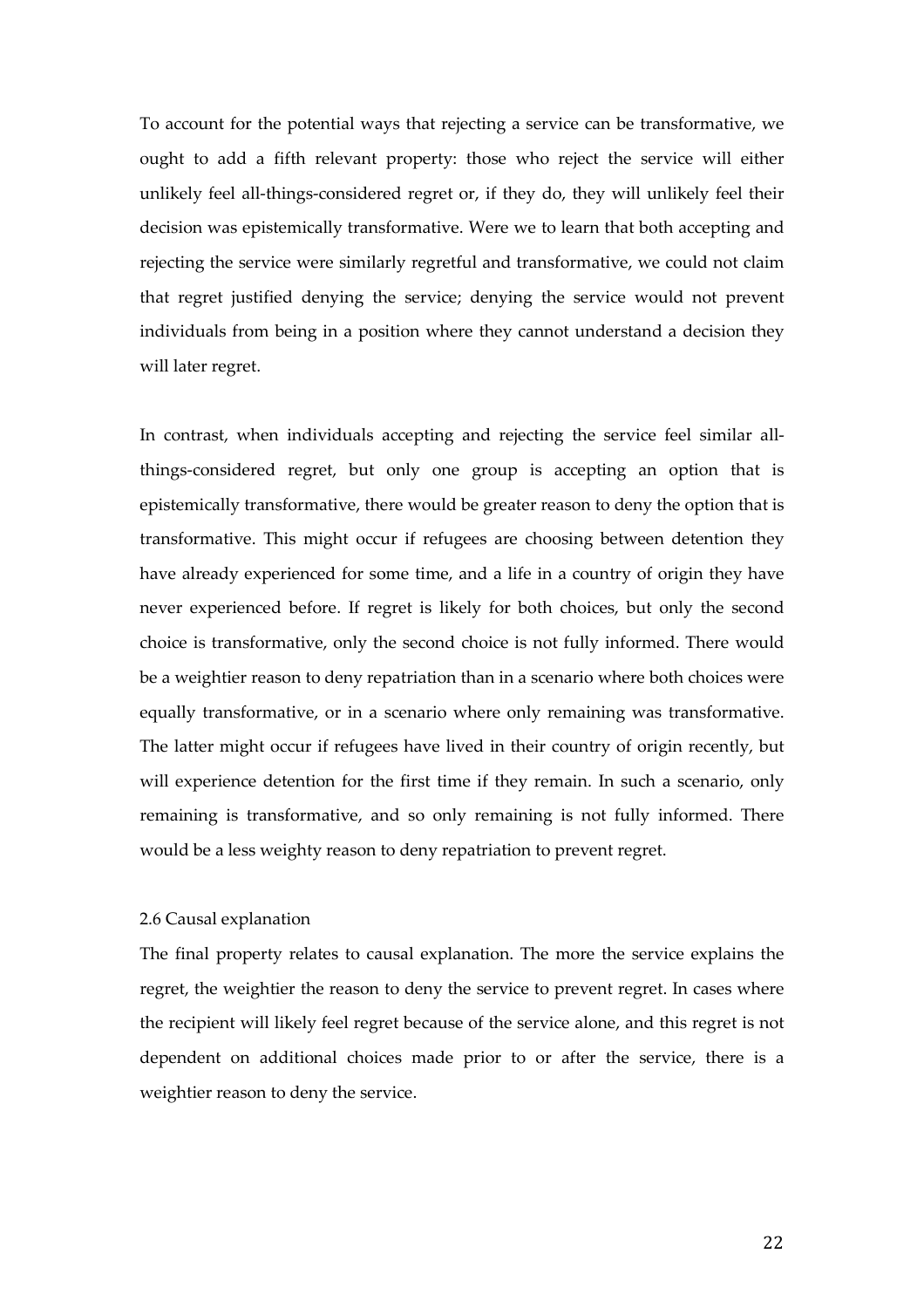There is some evidence that Mol's all-things-considered regret was largely explained by the repatriation he accepted. Before he returned to South Sudan, while still living in Israel, he could not apply for refugee status, and so was forced to work on the black market, and then forced to face detention. He had only two choices: live a life in detention, or repatriate. When he returned, his only source of funds was the money he returned with, his only option of employment was to open a food stall in a market, and the only place he could live was Juba, as he would have struggled to find sufficient customers in secondary towns. He was then forced to flee to an IDP camp. In a life of few choices, repatriation was the only choice that resulted in the outcome of all-things-considered regret. And it is this choice alone that was made possible by the NGO. As such, he received help to make a choice that was largely responsible for the all-things-considered regret he felt.

This is not always the case with repatriation. Unlike Mol, some refugees can apply for refugee status, but choose not to. Had they applied, and gained refugee status, they would have gained residency and possibly citizenship. Had they gained citizenship, they could have left and re-entered the safe host country fairly easily. Had they repatriated after this, their repatriation would be reversible, and less likely to be regretted. If in reality they chose to not apply for refugee status and also chose to repatriate, their all-things-considered regret would be from a series of choices, and not just repatriation. Helping with repatriation in such cases is less problematic. Repatriation would be only one of many choices that, in combination, led to the regret felt.

Some might suppose that this property is rarely ever found. This is because it is rare that someone feels regret from a single choice alone, or even from a small number of choices. Mol almost certainly made many choices after he repatriated that he regretted, and so the regret he experienced would be the result of both repatriation and these subsequent choices. For example, if he repatriated, regretted his decision, and then opened a small stall in a market which he regretted as well, he would feel regret the result of both repatriation and this subsequent decision. Indeed, there will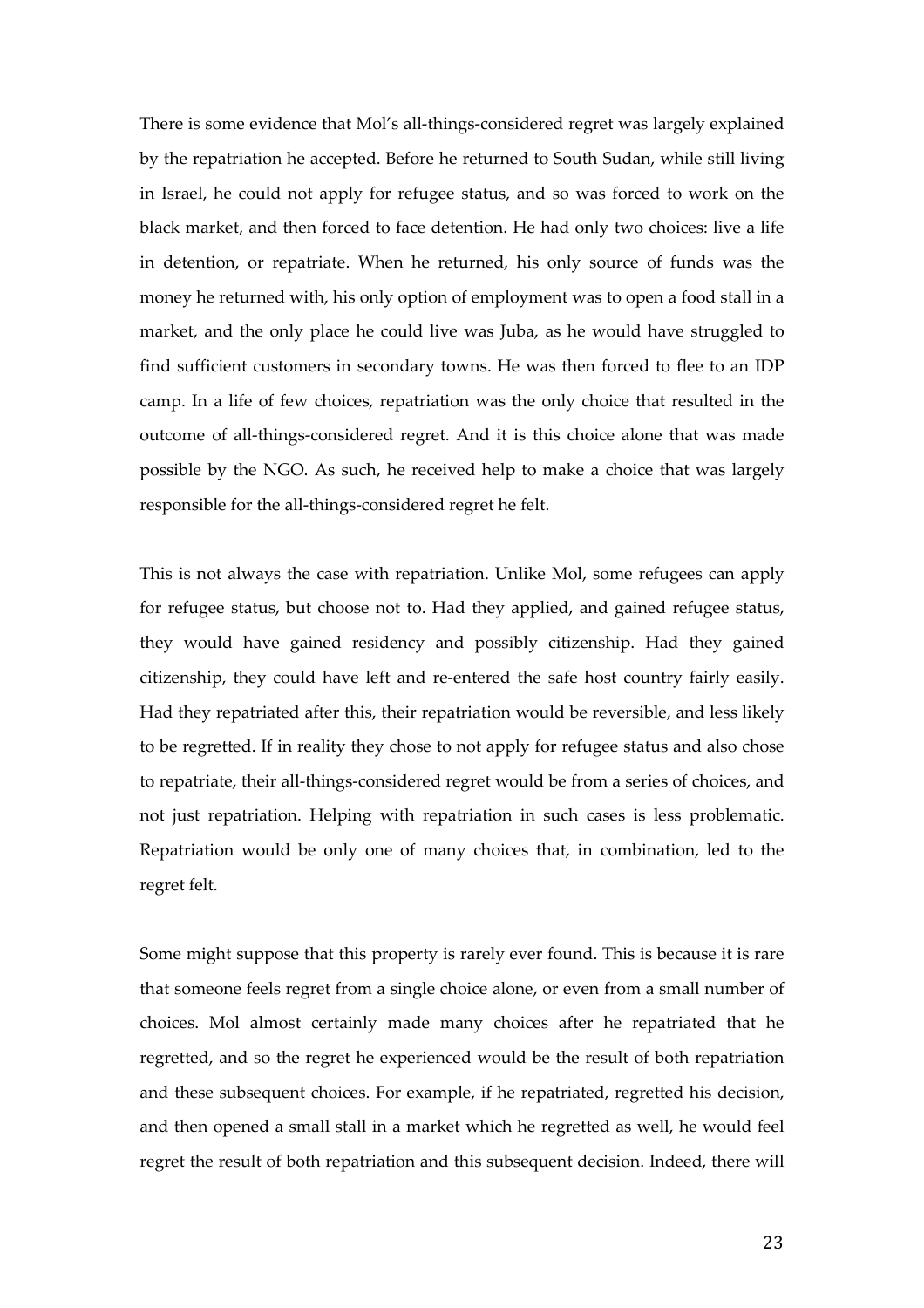likely be many decisions he makes leading to the feeling that his life could be better had he decided differently, and so no one decision will lead to the regret he feels.

Though Mol will likely make other decisions that lead to regret, it is unlikely he will make other decisions that lead to regret that is all-things-considered and the result of an epistemically transformative experience. This regret is rare, and so if one feels such regret from a service, there will likely be an extended period of time where only the service explains this regret. Even if Mol regretted opening a stall in the market, he did not feel all-things-considered regret from this decision, where the worst life without the stall would have been better than the best life with the stall. If only the choice to repatriate entailed such strong regret, and no other choice explains this strong sense of regret, then repatriation explains this strong regret.

We might imagine this sixth property present outside the sphere of repatriation. Imagine a segment of the population, despite leading the healthiest of lives, is diagnosed with cancer, and undergo treatment to extend their lives by two years, leading to painful side effects and all-things-considered regret. Imagine they feel regret from the particular choice to accept the treatment, never having made another choice that contributed to the regret felt. In such cases, the doctor providing the treatment would be contributing a great deal to the regret felt, as the regret would arise from the treatment alone, and no other prior or subsequent choices. The hospital would have a weighty reason to discontinue the treatment, assuming the other five properties were met.

Similarly, imagine students regret their choice to enrol in a costly degree program, later feeling that their lives would be all-things-considered preferable had they never enrolled, and no other choice explains this all-things-considered regret they feel. If this regret was epistemically transformative, and they wished the degree had never been an option at all, then this would give the university an especially weighty reason to discontinue the degree program, or limit it to students less likely to feel regret. Finally, imagine athletes are warned about the risks of concussions in joining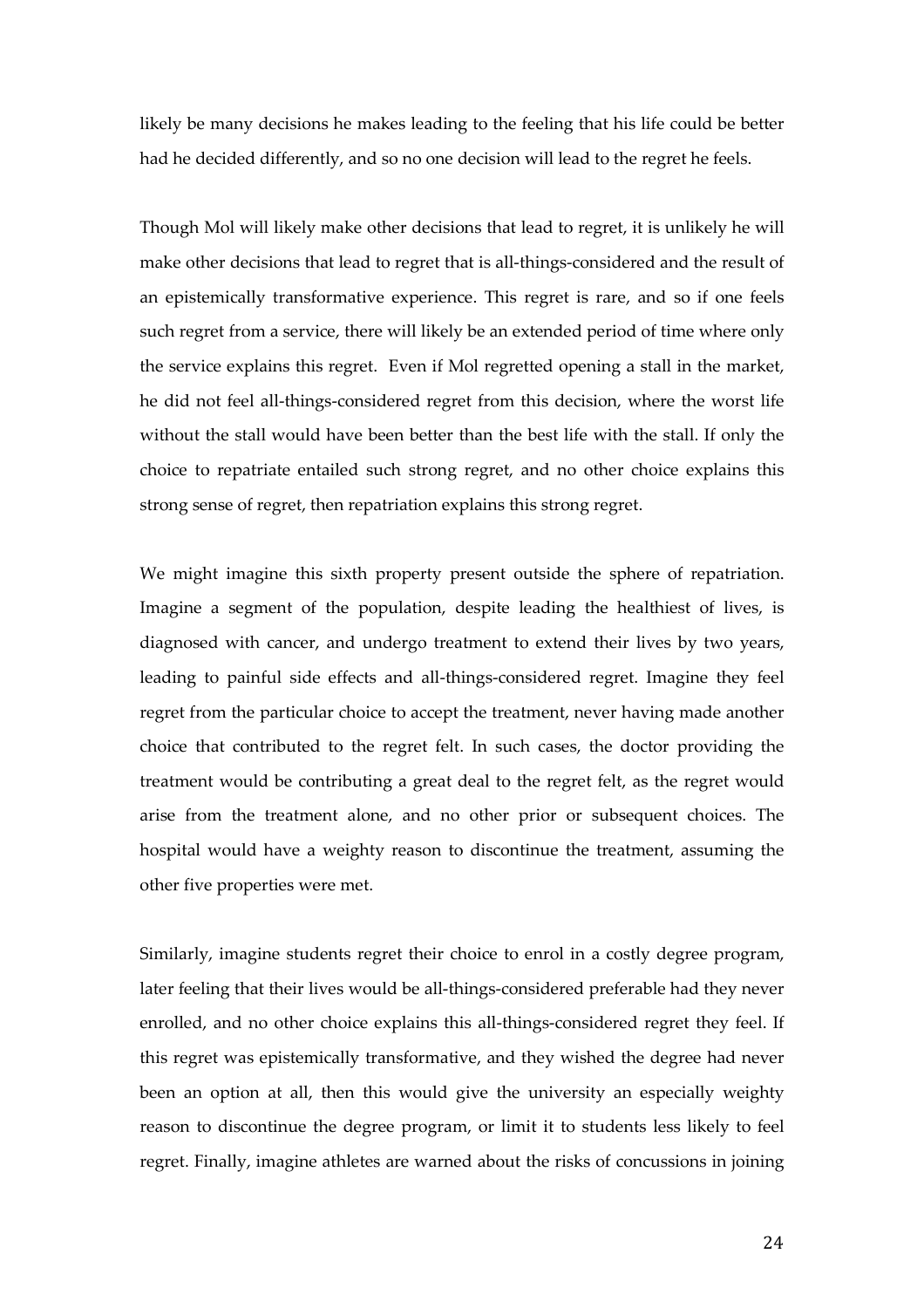an American football team, join regardless, and regret their decision throughout their lives, feeling constant stress about the possibility they suffered permanent brain injuries which will become apparent as they age.<sup>37</sup> If these athletes feel regret from the particular choice to join the team, and no other prior and subsequent choices, then the sports team would have a weighty reason to discontinue their athletic program, assuming the other five properties were present.

It is worth noting that, even in cases where regret is an especially weighty reason to deny a service, because all of the above six properties are present, there may still be competing considerations. When these competing considerations are sufficiently weighty, regret may not be a decisive reason to deny the service.

Such may be the case, for example, in policies surrounding contraceptive sterilisation. Today, many states deny sterilisation to individuals younger than twenty-five,38 as those younger than twenty-five are statistically more likely to regret their decision.39 With further research and more fine-grained data, we might be able to predict which individuals are accepting an epistemically transformative choice, which individuals will likely feel all-things-considered regret, and which individuals are likely to feel regret from sterilisation alone. In such cases, though there is a weighty reason to deny sterilisation, this reason may not be decisive due to competing considerations. One competing consideration is related to reproduction: the right to control one's reproductive organs to not have children may be especially weighty, such that preventing regret may be insufficient to override this right. $^{40}$ 

In contrast, it seems unlikely that the interests in refugees returning to unsafe countries are weighty enough considerations to trump the importance of preventing regret, at least when the six properties I described are present. Similarly, athletes' interests in joining a team do not necessarily trump the value of preventing regret, and it is not clear that patients' interests in extending their lives by two years trump the value of preventing regret. Whether they do will ultimately require a broader discussion, but such a discussion is necessary, precisely because regret matters.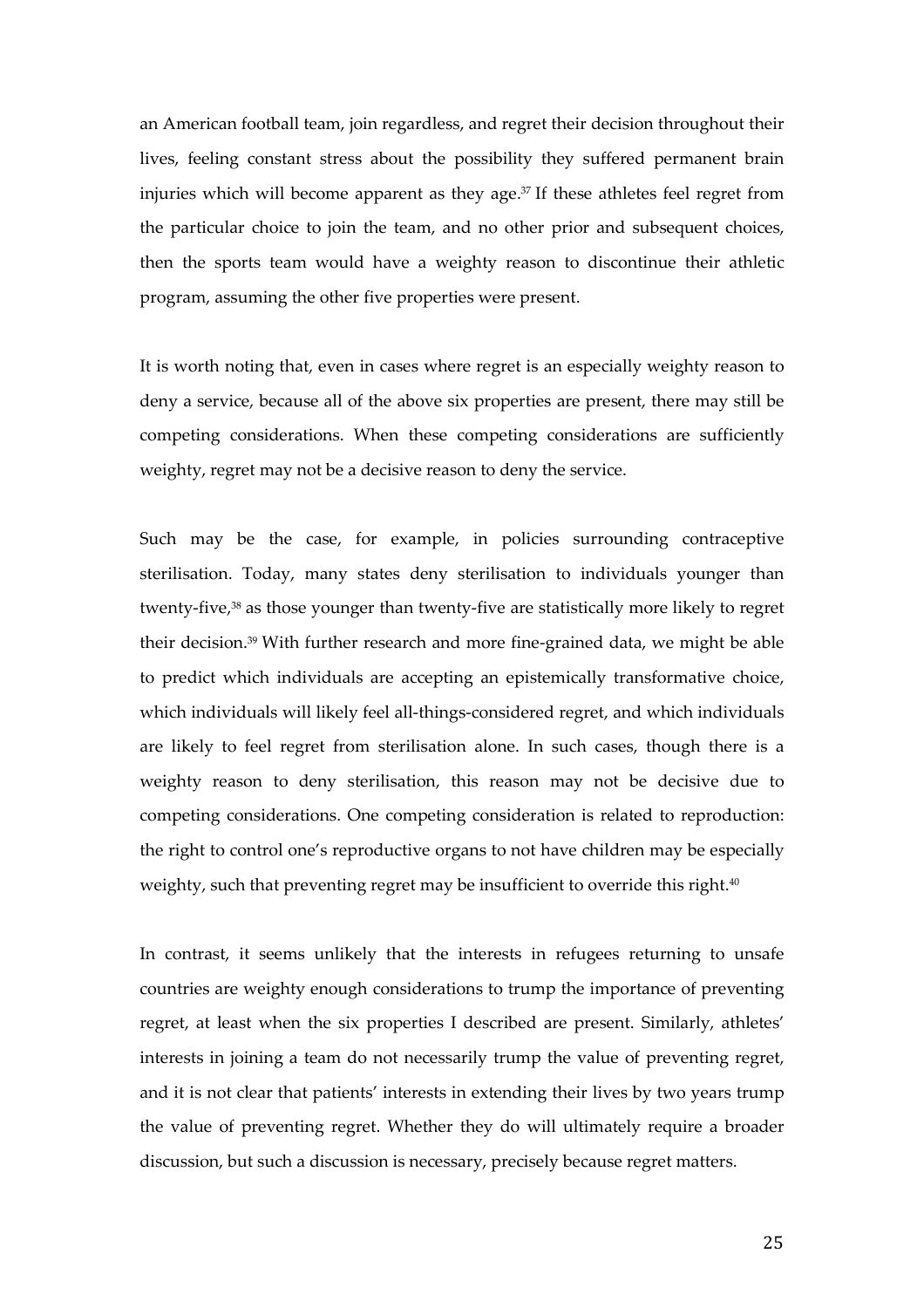# 2.7 Welfare reductions

Until now, I have limited my discussion to individuals who will feel regret in addition to experiencing reductions in welfare and freedom. When Mol repatriated he was forced into an enclosed camp without reliable food and security, and regretted his decision for these reasons. I believe that regret also matters when welfare or freedom will be improved. Imagine a refugee who repatriates from a detention center to Gambella in Ethiopia, never having tasted Ethiopian food or Ethiopian espresso, never having lived in a hot tropical climate, never having slept under a mosquito net, and never having worked as an interpreter, his profession upon arrival. His life is improved according to certain objective criteria – he has more food and mobility – yet he regrets his choice nonetheless, a choice leading to a life he could not fully understand prior to repatriating. If an NGO could predict that he would likely feel this way prior to returning, I believe the NGO would have a reason to deny him repatriation. This is because, if regret is likely, we ought to demand a higher level of informed consent, impossible to obtain with epistemically transformative services.

Some may reject this last claim, and argue that regret is only a weighty reason to deny a service if welfare or freedom will be reduced. Moreover, even if regret matters when welfare and freedom are improved, it might matter more when either are reduced: we might feel more concerned if a refugee feels regret because she is displaced and malnourished than if a refugee feels regret but is neither displaced nor malnourished. If this is true, then we can add a seventh relevant property: the more welfare and freedom will be reduced, the more likely regret is a reason to deny a service. It remains the case that regret is a reason distinct from these outcomes. If we compared two refugees, two athletes, and two patients, and the first was likely to feel regret because her welfare was reduced, and the second was unlikely to feel regret despite her welfare being reduced, there would be an additional reason to deny repatriation to the first and not the second.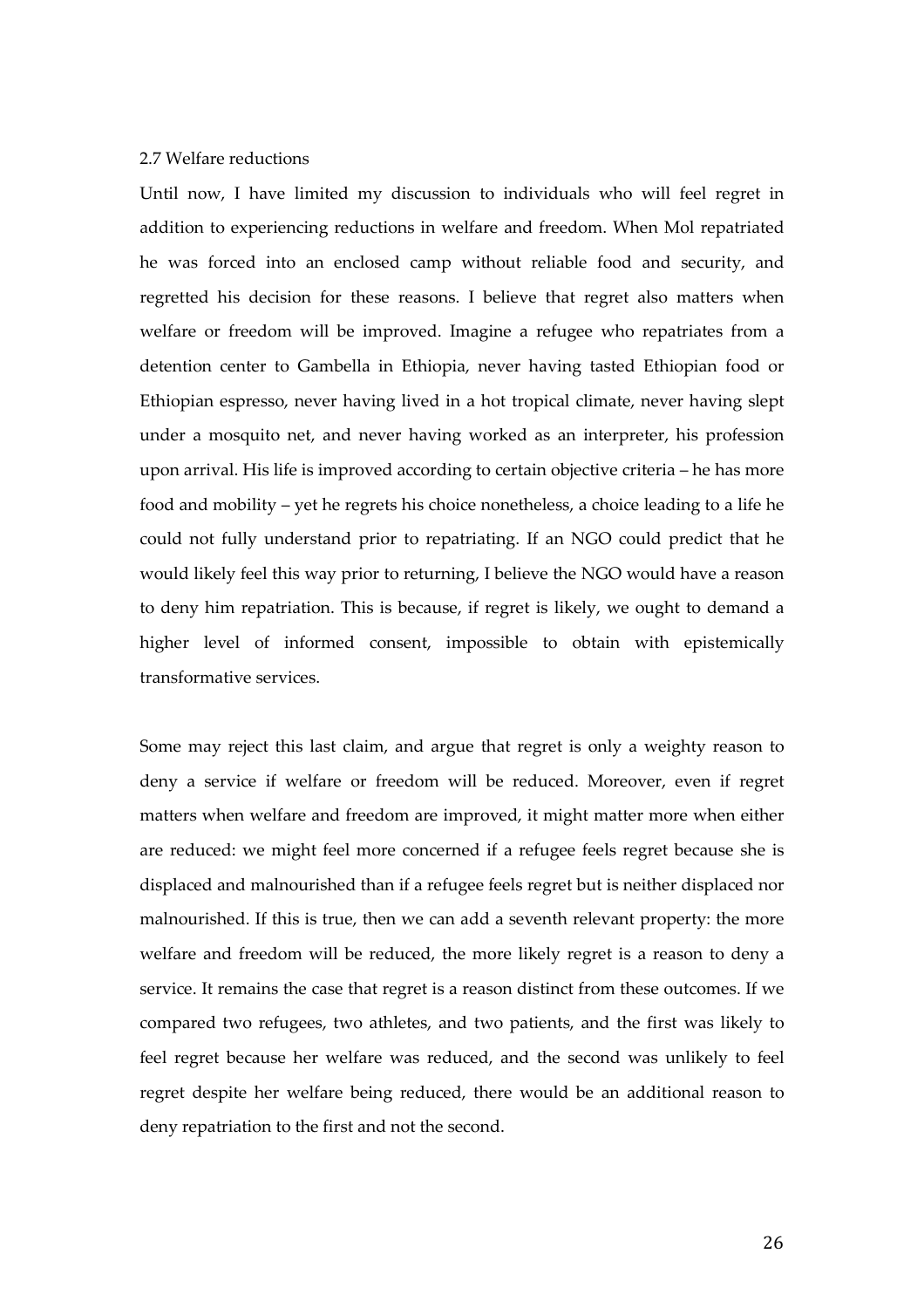## 3. Conclusion

When an individual consents to a service, we might provide it, believing it is her choice to make. But choices at one time can conflict with preferences at another. We have a weighty reason to deny a service when most recipients will likely feel allthings-considered regret for an extended period of time, and this outcome is the result of a single epistemically transformative choice they wish they had never made.

Perhaps the properties I described are rarely present, and so regret is rarely a very weighty reason to deny a service. Rarely does any given choice we make explain the regret we feel. It is more likely part of a web of complex decision making, with the particular choice to accept a service only one property in the ultimate feeling that we wish we had chosen otherwise. And rarely can we be confident, after a choice, that our lives would be better had we chosen differently. Exploring rare cases of allthings-considered regret is helpful precisely because they are exceptional, emphasizing why regret, as a general rule, is not a particularly good consideration for the choices we make, nor a good consideration when fulfilling the choices of others.

Though regret is not usually a very important consideration, there remain cases where it is, requiring us to re-evaluate when services are provided. Athletes engaging in high-risk sports may feel all-things-considered regret about joining a team, and dominant aspects of their lives may have been impossible to comprehend prior to their choice. Patients undergoing certain treatments may feel similarly, even if the treatments help them in other ways. Refugees may later wish they had rejected repatriation, even if this meant living in detention. If regret is a relevant consideration for how we treat others, then athletes, patients, and refugees should be asked if they wish they had never been given a service at all. Most forms of regret will not be all-things-considered, and most will be from a series of choices. But some forms of regret may be similar to what Mol felt. We should care about such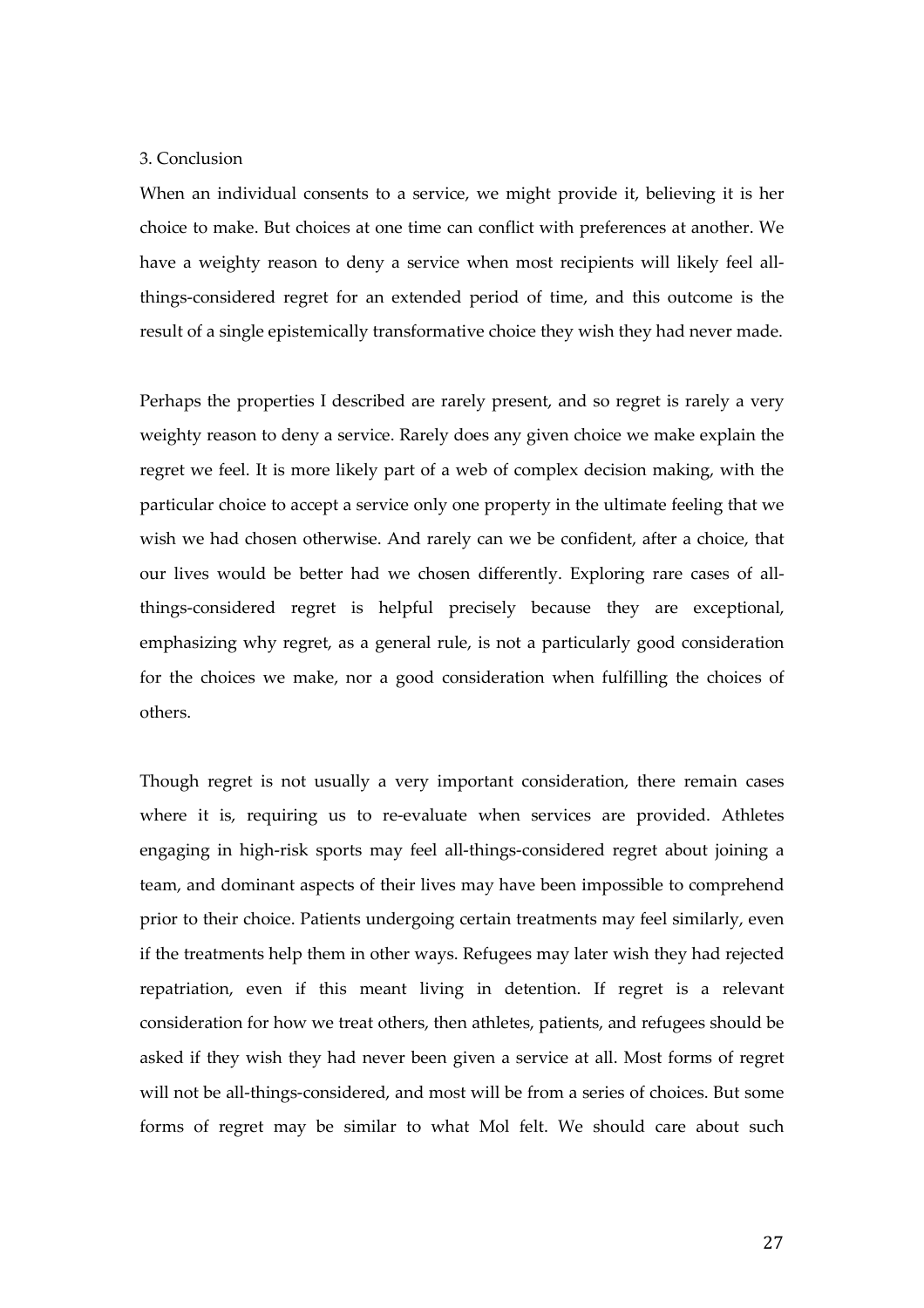experiences, accounting for the preferences people have later when assisting them now.

# *Mollie Gerver, Department of Government, University of Essex*

## Acknowledgments

 $\overline{a}$ 

For helpful comments on earlier drafts, I thank Luc Bovens, Kieran Oberman, Peter Schaber, Kai Spiekermann, and Anna Stilz. I also thank participants of the LSE-Princeton Political Theory Conference in May 2016, participants of the Centre for Ethics and Metaethics seminar series at the University of Leeds in November 2016, and participants of the 'Dimensions of Inequality' panel at the European Consortium for Political Research General Conference in Prague in September 2016.

<sup>1</sup> Warren Quin's example of the self-torturer also fits a case of similarly rational regret. See Warren Quinn, 'The puzzle of the self-torturer', in *Morality and Action* (Cambridge: Cambridge University Press, 1993), p. 198.

<sup>2</sup> For a related discussion on the rationality of similar decisions, see Michael Bratman, 'Toxin, temptation, and stability of intention', in Jules L. Coleman (ed.) *Rational Commitment and Social Justice: Essays for Gregory Kavka* (Cambridge: Cambridge University Press, 1998), pp. 59- 83.

<sup>3</sup> For a defense of this claim, see Mollie Gerver, 'Refugee repatriation and the problem of consent', British Journal of Political Science, (forthcoming).

<sup>4</sup> Personal Interview, Juba, 4 January 2013. The majority of sixty refugees I interviewed who returned from Israel to South Sudan during or after 2012 felt similar regret. Similarly, in 2010, the United Nations High Commissioner for Refugees (UNHCR) learned that thousands of Iraqi refugees it assisted to repatriate regretted their decisions to return, wishing they had remained in surrounding countries. See Mollie Gerver, *The Ethics and Practice of Refugee Repatriation* (Edinburgh: Edinburgh University Press, forthcoming), ch. 1 and 4; UNHCR Briefing Note, 'Iraqi Refugees Regret Returning to Iraq, Amid Insecurity', 19/10/10, last accessed on 29 June 2018 at: https://reliefweb.int/report/iraq/unhcr-poll-iraqi-refugees-regretreturning-iraq-amid-insecurity;

<sup>5</sup> Paul Benson, 'Free-agency and self-worth', Journal of Philosophy, 91, 12 (1994): 650-668; Nathalie Stoljar, 'Autonomy and the feminist intuition' in Catrioni Mackenzie and Natalie Stoljar (eds.) *Relational Autonomy: Feminist Perspectives on Autonomy, Agency, and the Social Self* 2000 (Oxford: Oxford University Press, 2000), pp. 94–111.

<sup>6</sup> For the view that one's life is autonomous as a whole if one acts according to one's personal commitments, see Joel Anderson, 'Autonomy and the authority of personal commitments: From internal coherence to social normativity', Philosophical Explorations, 6, 2 (2003): 90-108; Harry Frankfurt, 'The importance of what we care about', Synthese, 53, 2 (1982): 257-272. For the view that autonomy can be enhanced when one's future preferences are fulfilled, see John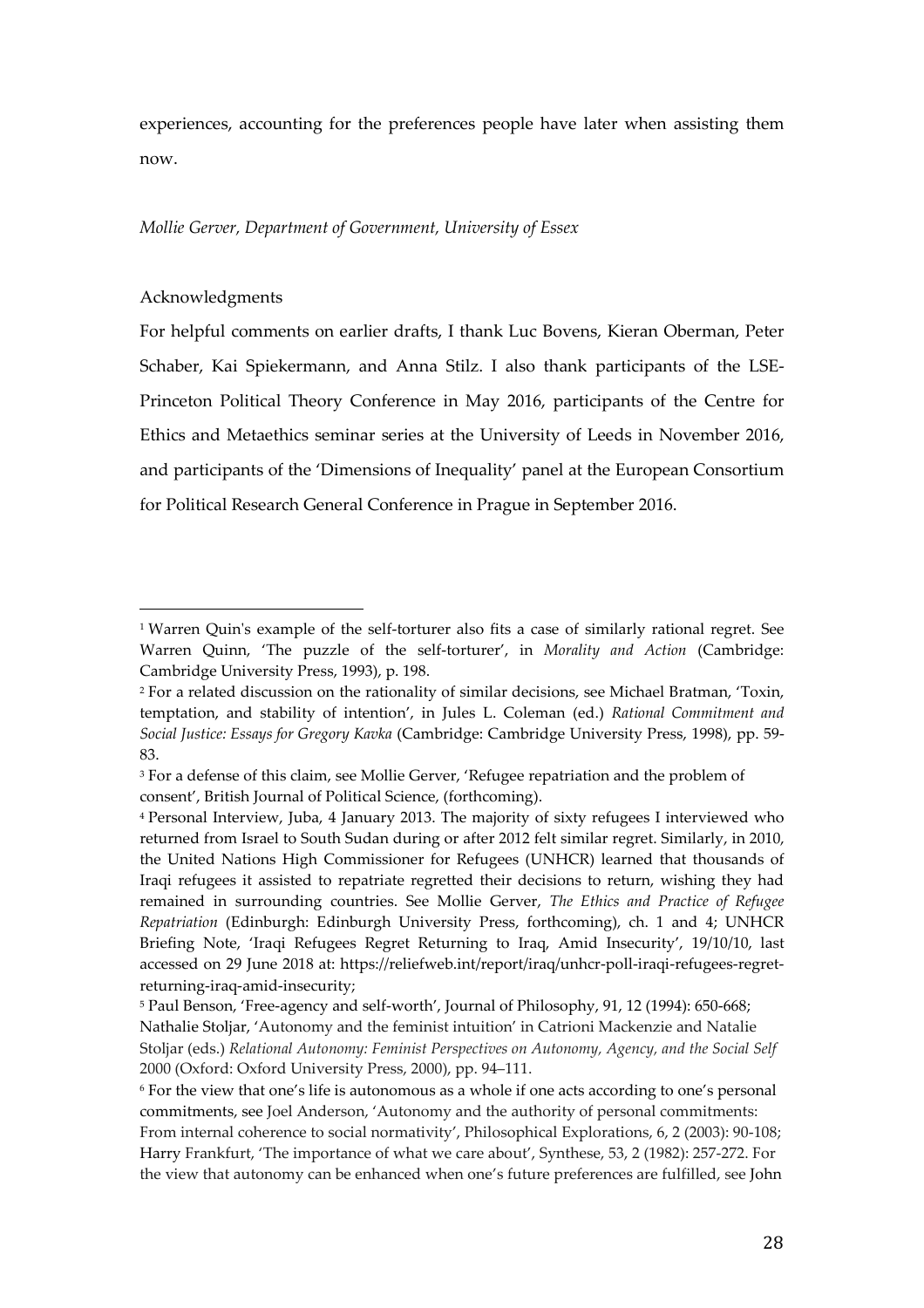K. Davis, 'Precedent autonomy and subsequent consent', Ethical Theory and Moral Practice, 7, 3 (2004): 267-291.

7 Thanks to a reviewer for assistance in expressing this idea.

 $\overline{a}$ 

 $^{\rm 8}$  Maria Margarita Becerra Perez, Matthew Menear, Jamie C. Brehaut and France Legare, 'Extent and predictors of decision regret about health care decisions: A systematic review', Medical Decision Making, 36, 6 (2016): 777-790.

9 Joseph Raz, *The Morality of Freedom* (Oxford: Oxford University Press, 1988), p. 373. <sup>10</sup> Raz op. cit. p. 408.

<sup>11</sup> Jeff Crisp, 'The politics of repatriation: Ethiopian refugees in Djibouti, 1977-1983', Review of African Political Economy, 33, 30 (1984): 73-82; US Department of State IDIQ Task Force Order No. SAWMMA13F2592, 'Field evaluation of local integration of former refugees of Tanzania', last accessed on 29 June 2018 at https://www.state.gov/documents/organization/235056.pdf

<sup>12</sup> Kate Greasley, 'Abortion and regret', Journal of Medical Ethics, 38, 12 (2012): 705-711, at pp. 210-211.

<sup>13</sup> For more examples demonstrating this point, see Shelly Kagan, 'The additive fallacy', Ethics, 99, 1 (1988): 5-31 at p. 18.

<sup>14</sup> Krister Bykvist, 'Prudence for changing selves', Utilitas, 18, 3 (2006): 264- 283.

<sup>15</sup> Derek Parfit, *Reasons and Persons* (Oxford: Oxford University Press 1984), pp. 357-61.

<sup>16</sup> Greasley 2012 op. cit., pp. 705-711; Elizabeth Harman, "'I'll be glad I did it" reasoning and the significance of future desires', Philosophical Perspectives, 23 (2009): 177-199; R. Jay Wallace, 'Justification, regret, and moral complaint: looking forward and looking backward on (and in) human life', in U. Heuer and G. Lang (eds.), *Luck, Value and Commitment: Themes from the ethics of Bernard Williams* (Oxford: Oxford University Press 2012), pp. 163-194.

<sup>17</sup> More specifically, she has decisive moral reasons to not conceive. It may also be that, in retrospect, she will have agent-neutral reasons to not affirm her decision to conceive, even if she has agent-relative reasons to affirm her decision to conceive. For the first view, see R. Jay Wallace, *The View from Here: On Affirmation, Attachment, and the Limits of Regret* (Oxford: Oxford University Press 2013), pp. 104-106. For the second view, see Karen Jones, 'Regret and affirmation', Journal of Applied Philosophy, 34, 3 (2017): 414-419 at pp. 417-418.

<sup>18</sup> Indeed, even if the parent knows she will love her child, she may still suspect that she will regret her choice. At least according to one philosophical view, a loving parent can prefer the life she would have lived, where no child exists but other more desirable outcomes emerged, over the life she lives now, where the child exists but the other desirable outcomes did not emerge. This philosophical view is consistent with the testimonies of parents who insist that they love their child, but still regret their decision to have a child. See Jones op. cit. at p. 418; Stefanie Marsh, '"Its breaking the taboo": the parents who regret having children', The Guardian 11 February 2017, last accessed on 22 March 2018 at https://www.theguardian.com/lifeandstyle/2017/feb/11/breaking-taboo-parents-who-regrethaving-children.

<sup>19</sup> This is consistent with Harman's account, as Harman merely states that there are cases where an agent ought to perform an action that she will later regret. Even if such cases exist, there are also cases where an agent ought not perform an action because of her later regret. See Harman op. cit. at p. 193.

 $20$  This argument often appeals to the principle of autonomy: an autonomous life requires one to have control over one's decision-making. See Richard Arneson, 'Autonomy and preference formation', in Jules L. Coleman and Allen Buchanan (eds.) *In Harms Way: Essays in Honour of Joel Feinberg* (New York: Cambridge University Press, 1994), pp. 42-75; Paddy McQueen, 'The role of regret in medical decision-making', Ethical Theory and Moral Practice, 20, 5 (2017): 1051-1065 at pp. 1057-1058; Raz op. cit. at p. 371.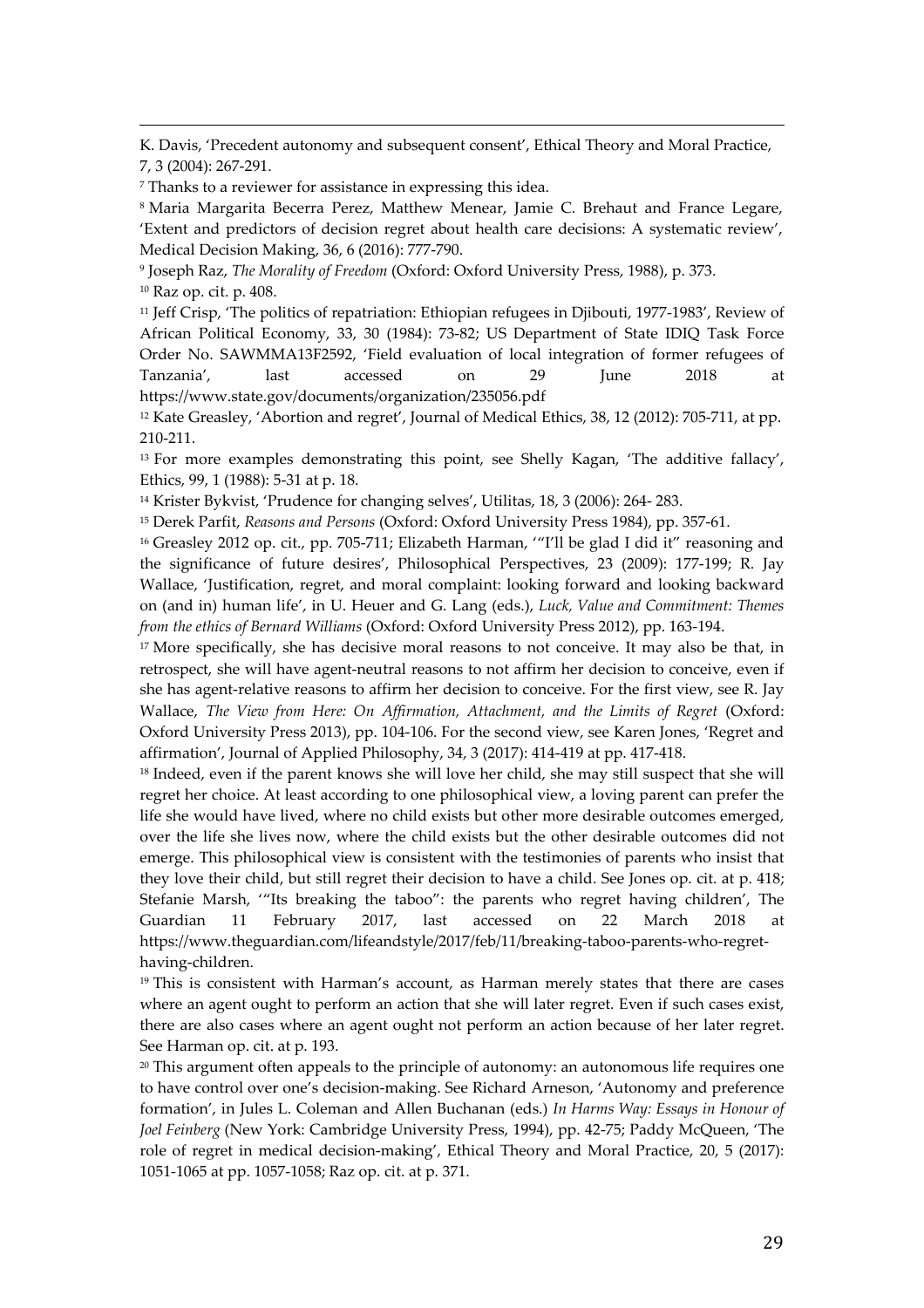<sup>21</sup> Thanks to Jack Woods for raising this objection.

 $\overline{a}$ 

<sup>22</sup> For example, see Jonathan Bennett, *The Act Itself* (Oxford: Oxford University Press, 1998), at ch. 6-8.

<sup>23</sup> This is consistent with the claim that preventing regret may be one pro tanto reason to force someone to accept a service. This reason is simply insufficient on its own to justify doing so.

<sup>24</sup> Further clinical trials are required to establish just how long this regret lasts, but we should not assume that regret will not last based solely on the possibility of individuals adapting their preferences. See Perez et al op. cit.

<sup>25</sup> UN New Centre, 'Iraqi refugees regret returning home, UN agency finds', last accessed on 8 December 2017 at http://www.un.org/apps/news/story.asp?NewsID=36493#.Wiq6FrSFjow <sup>26</sup> Greasley op. cit. at p. 708 and 710; Wallace 2013 op. cit. at p. 87-90.

<sup>27</sup> When I write 'better' I mean preferable. When I write 'best possible life' I mean 'most preferable possible life.' I shall use the words 'better' and 'best' in these senses for the remainder of the article.

<sup>28</sup> Indeed, the odds of him resettling to a truly safe country are likely less than 1%, given his very limited resources to travel, the lack of food security in neighboring countries, the low rates of resettlement, and his inability to resettle directly from South Sudan. See Annelisa Lindsay, 'Surge and selection: power in the refugee resettlement regime', Forced Migration Review, 54 (2017): 11-13; UNHCR, 'Figures at a glance', 2016, last accessed on 9 December 2017 at http://www.unhcr.org/en-us/figures-at-a-glance.html

<sup>29</sup> The chances of Mol dying within Israel were extremely low, given the medical care and food security he would obtain, and his odds of deportation were extremely low, given that the courts in Israel have consistently blocked government attempts to deport refugees to South Sudan. At most, the government is able to detain asylum seekers indefinitely. See Ilan Lior, 'Israel seeking to get around court ruling and go on coercing refugees into deportation', Haaretz, 31 August 2017, last accessed on 9 December 2017 at https://www.haaretz.com/israel-news/.premium-1.809855

<sup>30</sup> L.A. Paul, 'Transformative choice' in *Transformative Experience* (Oxford: Oxford University Press, 2014), pp 1-51.

<sup>31</sup> Paul 2014 op. cit. at pp. 1-51.

<sup>32</sup> Frank Jackson, 'Epiphenomenal qualia', Philosophical Quarterly, 32, 127 (1982): 127–36.

<sup>33</sup> Paul op. cit. at p. 115.

<sup>34</sup> Paul op. cit. at p. 115-123.

<sup>35</sup> No such reason to deny the service would arise with epistemically transformative services unlikely to be regretted because, if there is no regret, there is less of a need for a high level of informed consent. The epistemtically transformative nature of the service is less problematic.

It is worth noting that this is consistent with Joseph Millum and Danielle Bromwich's recent claim that consent is *valid* even if the consenter does not understand the nature of the offer she is accepting. By 'valid consent' they mean the consenter no longer has a claim against the agent who is obtaining consent. For example, if a patient consents to a morally transformative treatment she will likely regret, she does not have a claim against the doctor. I am proposing something related but distinct: an individual cannot give their *informed* consent for an offer that is both epistemically transformative and likely to be regretted. *Informed* consent, as I understand it, is given when an agent's consent for a service gives the agent obtaining consent a good reason for providing the service and where, in the absence of informed consent, the agent obtaining consent lacks this good reason. Even if an agent lacks a good reason to provide the service, the recipient of the service does not necessarily have a claim against her. See Joseph Millum and Danielle Bromwich, 'Understanding, communication, and consent,' Ergo, 5, 2 (2018): 45-68 at pp. 55-56.

36 Awa M. Abdi, 'In limbo: dependency, insecurity and identity amongst Somali refugees in